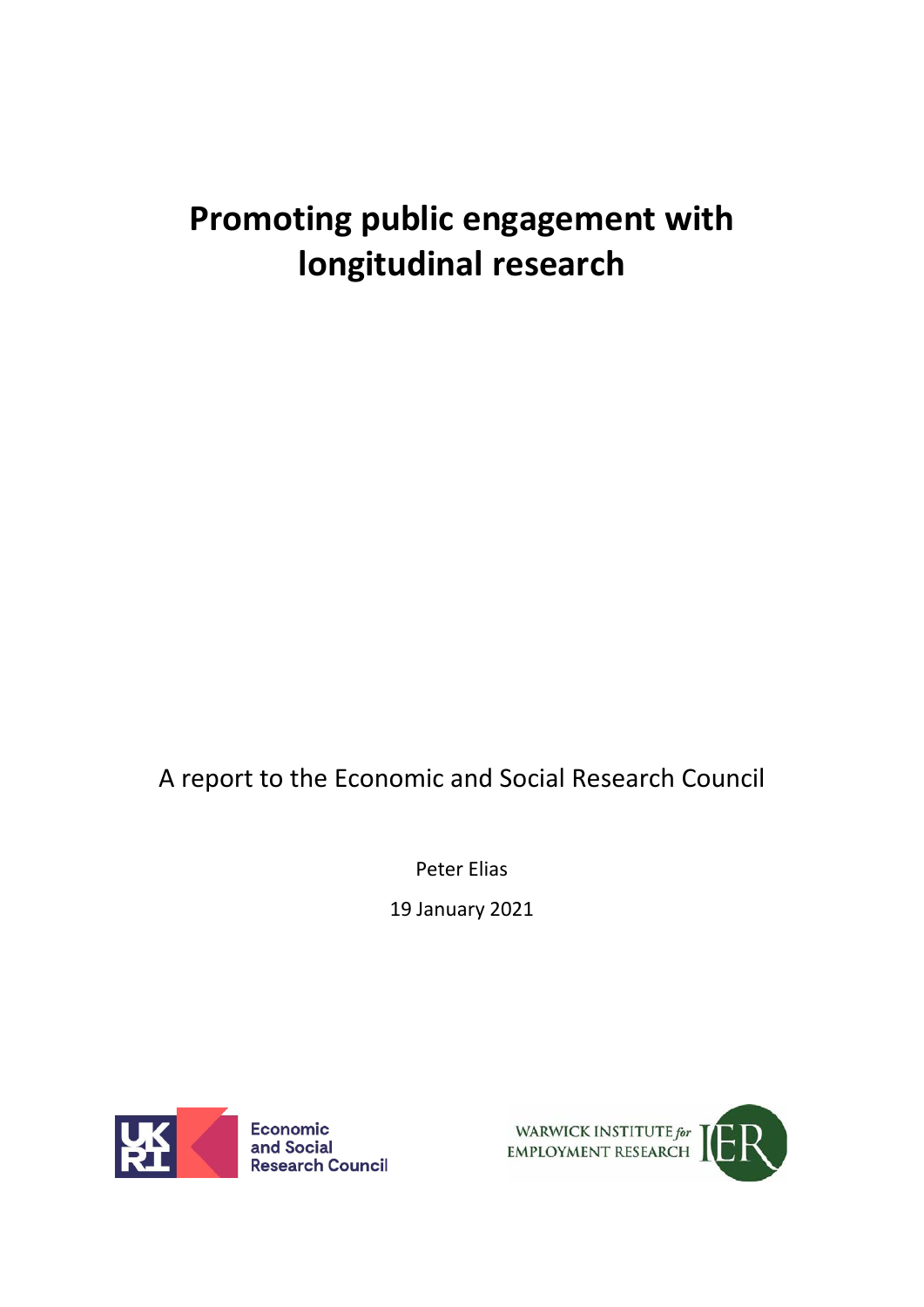### Acknowledgments

Numerous people and organisations have contributed to the material presented in this report. Foremost among these are the staff at Kantar Public, the research agency commissioned to conduct five deliberative workshops and to manage the group of stakeholders who oversaw this work. Particular thanks are due to Alice Coulter, Rosie Giles and Amy Busby at Kantar for their professional advice and guidance in setting up and conducting these workshops and for the care and attention they gave to detail. At the Economic and Social Research Council assistance and advice was provided throughout the duration of the project by Bridget Taylor, Rebecca Perring and Matthew Neale, with assistance from Maria Sigala in its early stages and later from Anne Nierobisch. Catherine Bromley gave valuable help with the drafting of this report. My colleagues within the Warwick Institute for Employment Research assisted with important parts of this research – Erika Kispeter with the literature review and workshops and Clare Lyonette with the workshops.

The project gained considerable value from the involvement of experts in many of its aspects, from the commissioning of the agency tasked to conduct the workshops, with special thanks to Madeleine Murtagh for expertise and knowledge in this respect, and to Jane Hutton for her help with commissioning procedures. At a wider level, the members of the Advisory and Oversight Groups provided important guidance throughout. Members are listed in the appendices to this report and here I extend my thanks to all of them for giving freely of their time and valuable guidance. The report has also benefited considerably from the comments and advice provided on an earlier draft by four anonymous reviewers.

It goes without saying that the 100 members of the public who took part in the workshops deserve very special thanks. From wide and diverse backgrounds, it is primarily their views that helped inform the public engagement strategy presented here.

*Professor Peter Elias CBE FAcSS Institute for Employment Research University of Warwick*

*19th January 2021*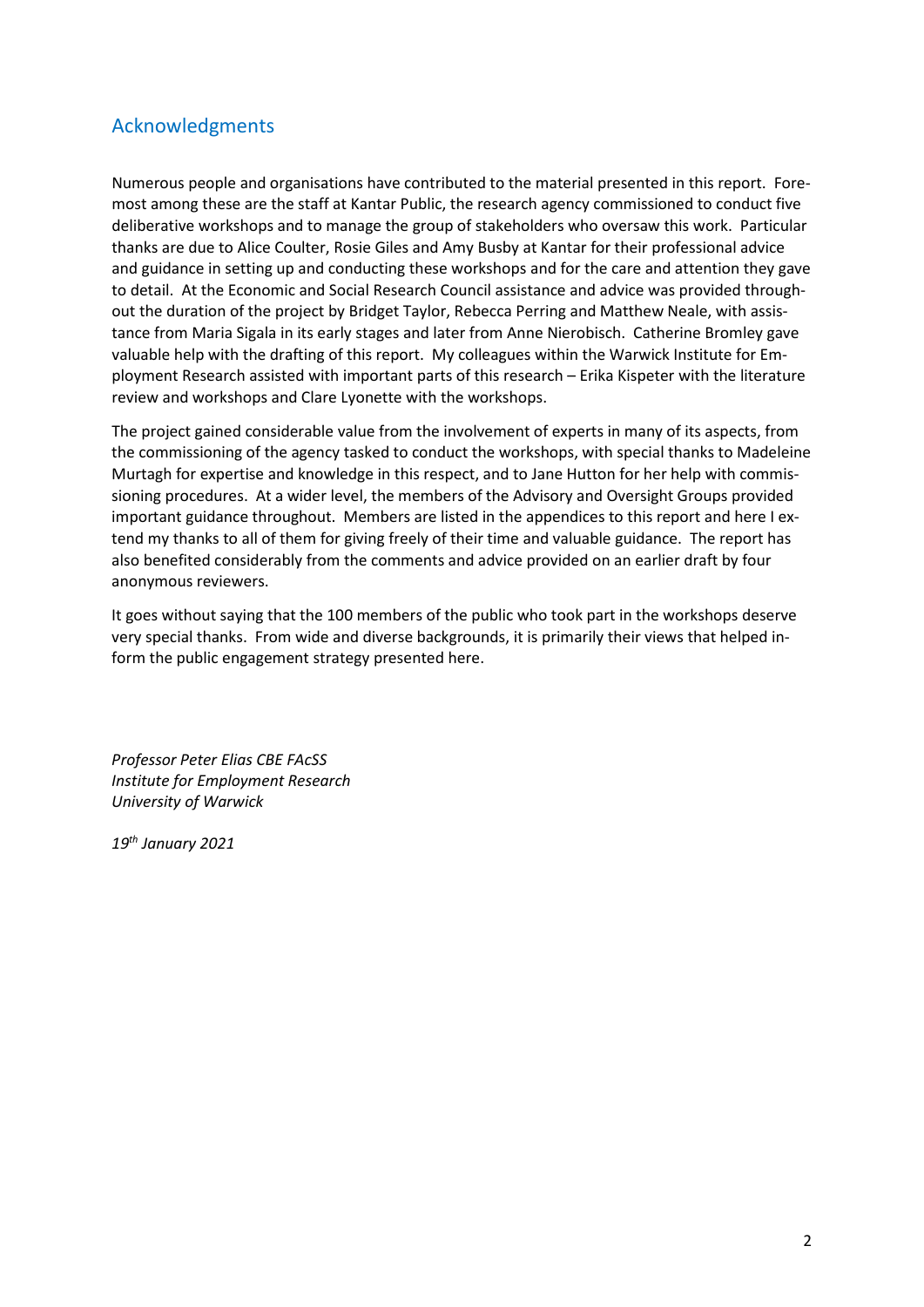# **Table of Contents**

| 1. | Promoting public engagement with longitudinal research: Executive Summary 4 |  |
|----|-----------------------------------------------------------------------------|--|
| 2. |                                                                             |  |
| 3. | Public engagement research for the SPF UK Population Laboratory7            |  |
|    |                                                                             |  |
| 4. |                                                                             |  |
| 5. | Project management - the roles of the Advisory and Oversight Groups 10      |  |
| 6. |                                                                             |  |
|    |                                                                             |  |
| 7. | A Strategy for Engaging the Public with Longitudinal Studies  15            |  |
|    |                                                                             |  |
|    |                                                                             |  |
|    |                                                                             |  |
|    |                                                                             |  |
|    |                                                                             |  |
|    |                                                                             |  |
|    |                                                                             |  |
|    |                                                                             |  |
|    |                                                                             |  |
|    |                                                                             |  |
|    |                                                                             |  |
|    |                                                                             |  |
|    |                                                                             |  |
|    |                                                                             |  |
|    |                                                                             |  |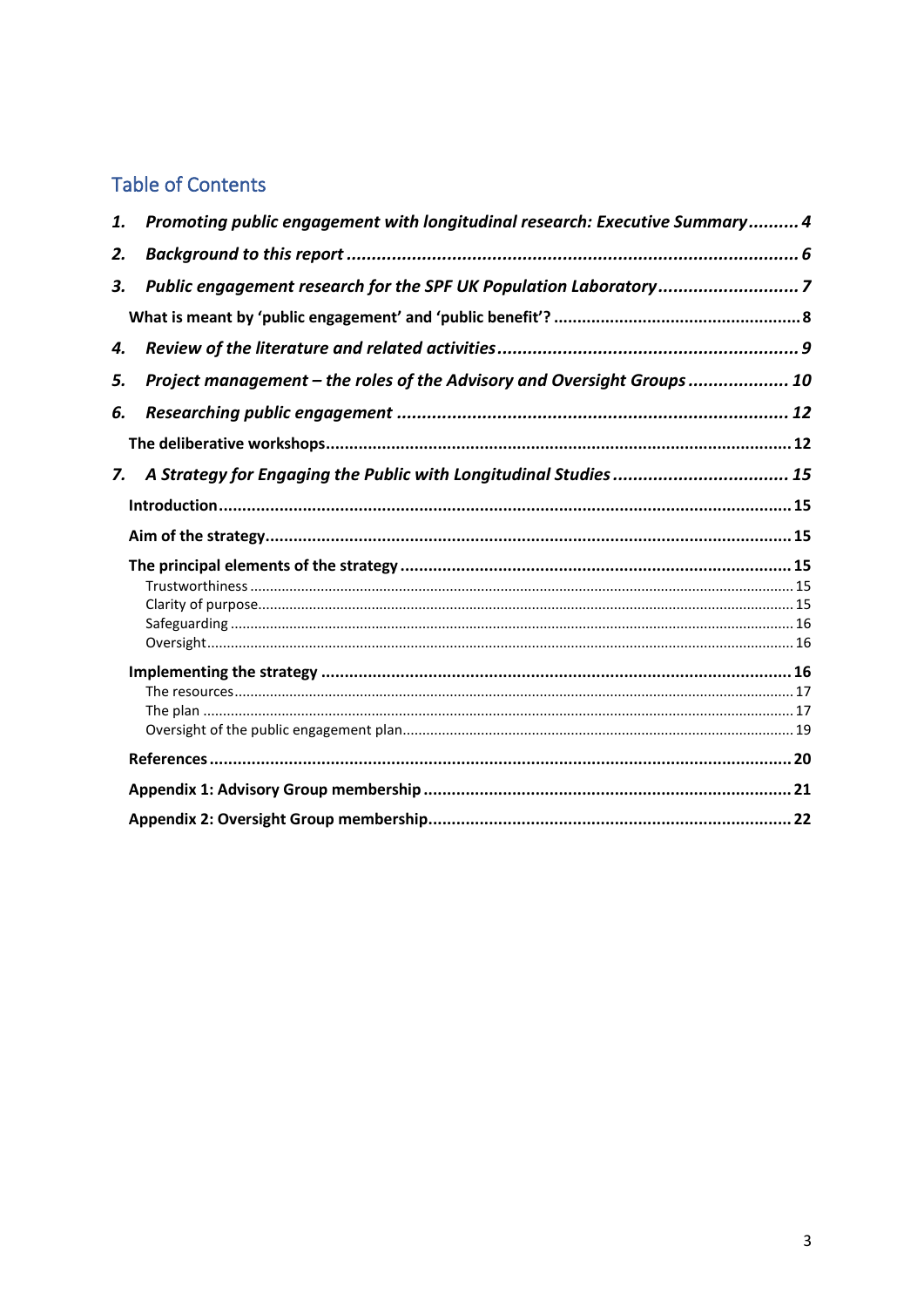### <span id="page-3-0"></span>1. Promoting public engagement with longitudinal research: Executive Summary

1.1 To address important questions such as how the wellbeing and life chances of people interact with their social and economic welfare, population researchers gather evidence from a wide variety of data sources. The richest forms of these data are longitudinal surveys, information about individuals linked through time, often based upon samples drawn from official administrative databases. Such surveys rely upon the voluntary cooperation of those selected to participate and their continued willingness to engage with successive enquiries. If members of any group of participants, defined say by age, gender or ethnic background, are less willing to participate than others, these important sources of research information lose representativeness. Key to the value of existing or new longitudinal surveys is the motivation behind voluntary participation in such studies. This, in turn, is driven by the existence of a general understanding of the societal good arising from personal involvement in longitudinal surveys.

1.2 There is evidence that voluntary participation in surveys generally, not just longitudinal surveys, is in decline<sup>[1](#page-3-1)</sup>. This is variously attributed to the rise in cold calling for legal and illegal purposes, the growth of online and telephone consumer surveys more generally, coupled with increased concerns across many population groups about the security of personal information harvested from social media platforms and the uses to which this information is put. But information about the mechanisms underpinning this decline is fragmented. The project described in this report sought to address this gap in knowledge via a three-pronged approach – a literature review, consultation with and oversight from experts, and through a series of dialogue workshops held across Great Britain using what is termed a deliberative methodology. The information so gathered has formed the basis for the strategy presented here, an ambitious plan for engaging the public with longitudinal studies, aiming to promote their recruitment to and continued participation in longitudinal studies.

1.3 All the information presented in this report was gathered immediately prior to the commencement of restrictions across the UK to prevent the rapid spread of the Covid19 coronavirus. These restrictions have had and will undoubtedly continue to have a profound impact upon the economy and society. This may cause the reader to question the relevance in a postpandemic environment of the findings presented in this report. However, the pandemic has brought into sharp focus the need to have in place robust measures that address issues such as the ethics of data sharing, the importance of good data governance and, above all else, a requirement for the research community to engage with the public in ways that were previously deemed unnecessary.

#### 1.3 Key findings from the project are:

• Effective communication between the research community and the public is paramount to the promotion of the beneficial nature of longitudinal survey research. Crucially important in this respect is the targeting of communications to the variety of potential beneficiaries of research based upon longitudinal studies, together with clear and accessible styles of messaging and careful selection of the communication channels to be used. These channels should, when appropriate, allow for two-way communication for dialogue, reactions, and engagement more generally.

<span id="page-3-1"></span><sup>1</sup> See for example<https://aspe.hhs.gov/system/files/pdf/255531/Decliningresponserates.pdf> for the USA and <https://ukdataservice.ac.uk/media/455313/moore.pdf> for the UK.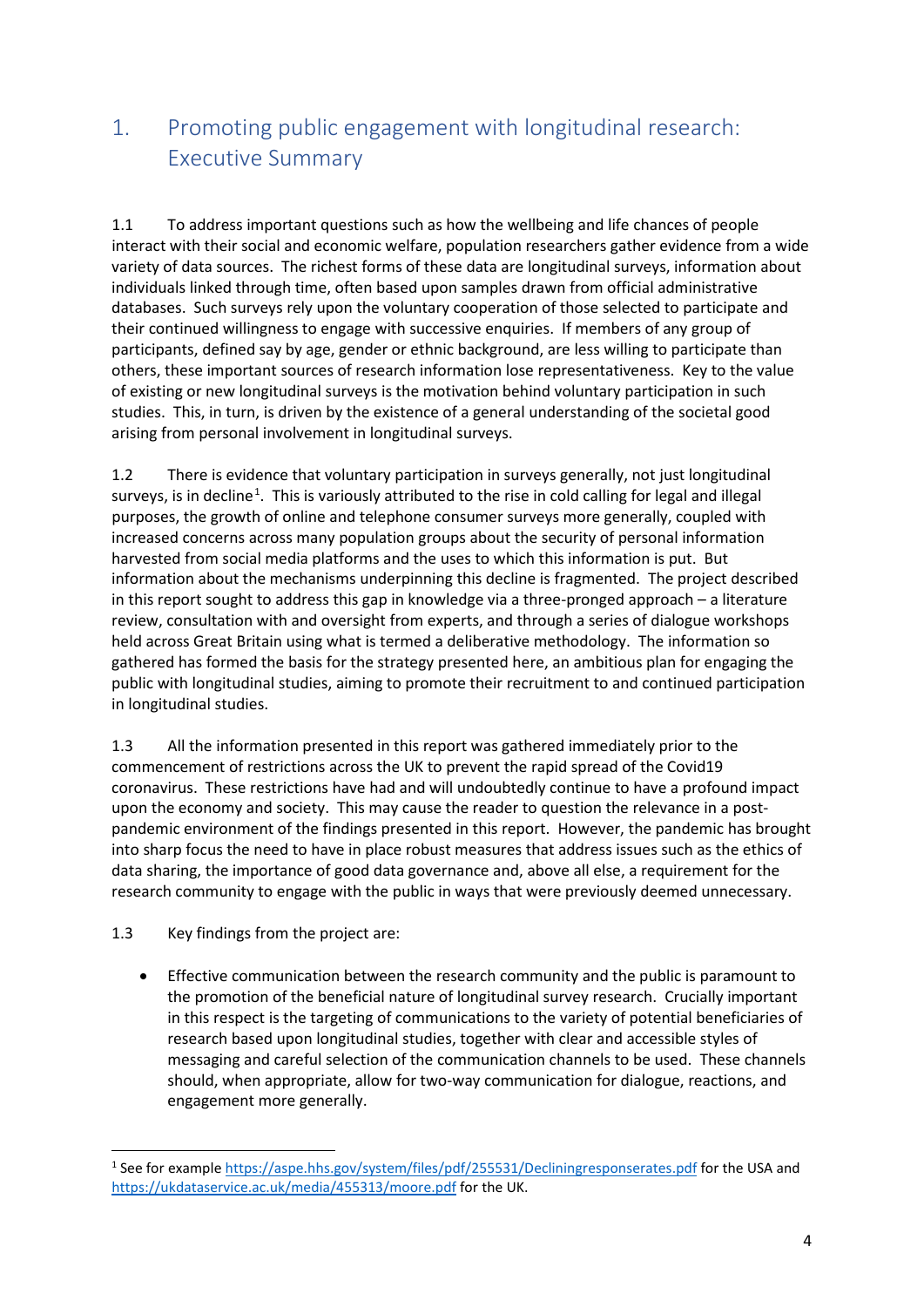- There exists a growing concern among some communities about the potential misuse of data, including the loss of privacy and commercial exploitation of personal information, fuelled in large part by the growth in online communication, the ubiquitous nature of social media and news reports of data protection violations.
- There is little knowledge outside academic and government circles about the measures that are employed by the research community and data controllers to maintain the security of personal information held by public bodies, protecting against privacy violations.
- An expressed need was noted, both in the reviewed studies and in the dialogue workshops, for partnership working to be formed between those designing and undertaking longitudinal studies and potential or actual study participants. There is a role here for community or third sector groups to represent the views of specific demographic groups and/or to facilitate engagement with them.
- The oversight of security measures required to maintain confidentiality is not regarded as sufficiently independent in some instances. Where these measures are based upon the requirements of university research ethics committees, they were not seen as sufficiently independent from the research community to foster public trust.

1.4 These findings informed the development of a more strategic approach towards engagement with groups within the general population about the benefits deriving from surveybased longitudinal research. The approach recommended recognises that each study is different in terms of its research aims, the population it represents and the stage in the lifecycle of participants that it has reached. **The strategy is overarching, in that it sets out the general aims that those responsible for each major longitudinal study are expected to achieve via a plan specific to their study.** These aims are:

- to build trust between those members of research community designing and maintaining specific longitudinal studies and the public, particularly those most likely to benefits from findings relating to a particular study;
- to promote clearly and effectively the wider societal benefits from the research so generated;
- to improve access to and information about the safeguarding methods used to protect privacy;
- and lastly, to publicise how oversight of their public engagement plan will be achieved.

1.5 **The research team responsible for each longitudinal study, existing or proposed, should establish a public engagement plan, or review its existing plan.** This should be a detailed plan covering the various ways of engaging with diverse groups within the population about the proposed methods for recruitment into a study and the for the continued retention of all participants within it. It should be a plan covering the lifetime of the study, with periodic updates. It should assess the risks and benefits associated with the study, including the risks associated with planned research based upon the information collected via the study. The plan should elaborate how these risks, as well as the potential benefits, will be communicated by appropriate methods to the public.

1.6 **Sufficient resources in terms of both staff time and money should be allocated by funders to achieve a wider and more continued engagement with the public than is currently the situation for many longitudinal studies**. This may be provided by ring fencing the budget for each study for all public engagement activities, with the ring-fenced amount set as a significant proportion of the total budget for the study. It also requires expertise in public engagement to be embodied at a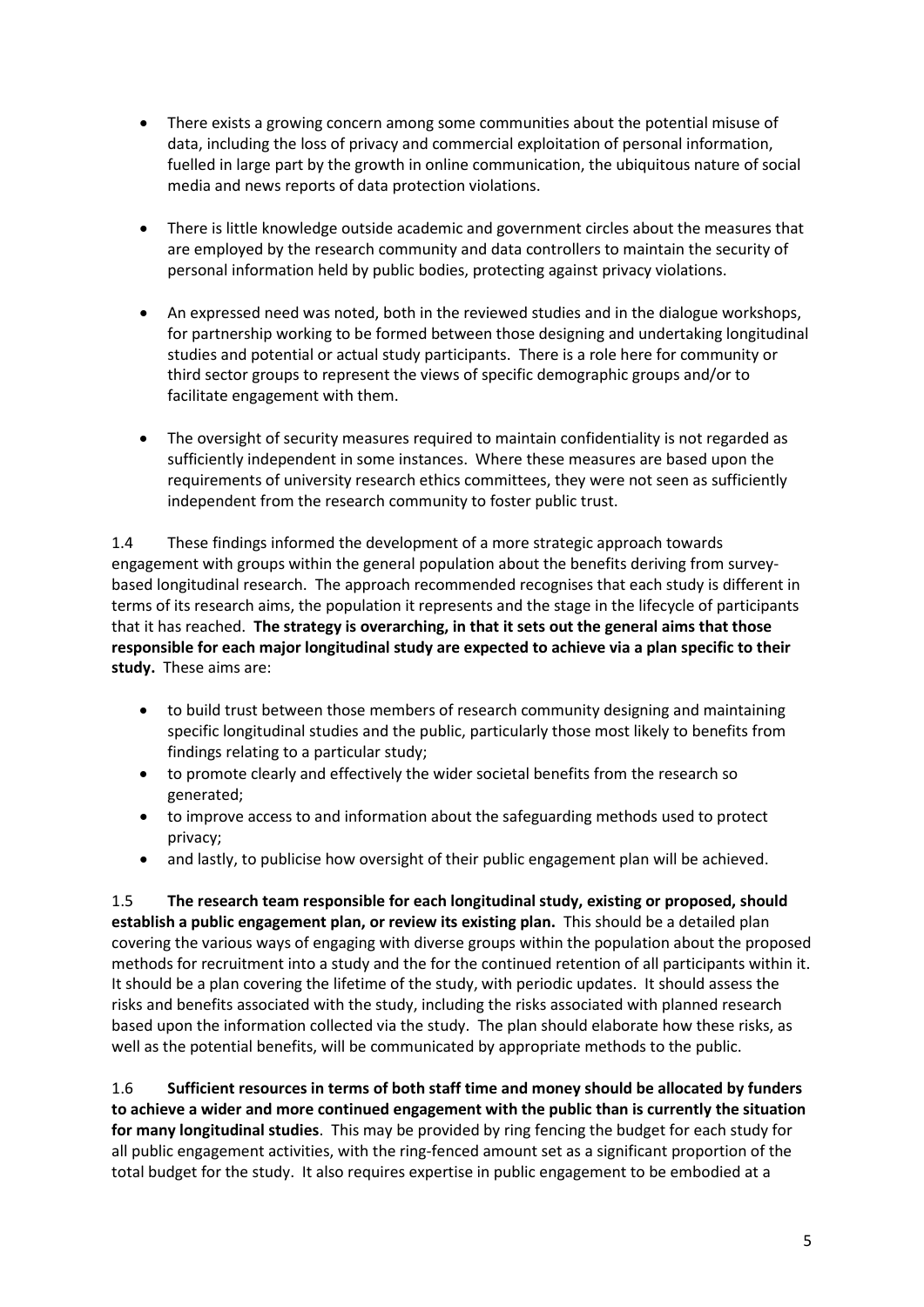senior level within each study, providing leadership and assuming overall responsibility for engagement activities.

1.7 For the major longitudinal studies, **sharing of information between studies about their public engagement activities, particularly with respect to their effectiveness, should be organised on at least an annual basis.** This can assist with the identification of successful approaches and with coordination of activities between studies.

1.8 A further recommendation relates to an important area of public concern – the **oversight of procedures for the maintenance and enforcement of data security requirements.** Currently these are in part the responsibility of research ethics committees within the higher educational establishment where the lead research team is located and partly the responsibility of data controllers to meet the legal requirements for data sharing. While the latter responsibility is well managed, with clear penalties for any breach of procedures, the extent to which institutional ethics committees impose standards for data security and penalties for procedural lapses is perceived as an issue of public concern. **Within the public engagement plan for each longitudinal study there should be a section describing in a clear and accessible manner the data security measures in force for the different types of data to be collected, together with details about who will have access to sensitive information, how it will be shared in a secure manner and how the right to privacy for all who participate in a study will be maintained. It should stipulate how all data security measures will be enforced and provide for independent adjudication of breaches of these measures.** If studies can emphasise similarities between their data safeguarding methods and standards, this will assist with their public acceptability.

### <span id="page-5-0"></span>2. Background to this report

2.1 In 2017 the Economic and Social Research Council (ESRC) published its Longitudinal Studies Strategic Review (LSSR). The aim of the review was:

*'to provide an evidence-based and challenge-led assessment of the future social and interdisciplinary scientific and policy-relevant needs for data to address the types of research questions for which longitudinal data has typically been used (or could be used), and the value of the life-course evidence from our longitudinal studies in comparison with other sources of evidence.'* (Davis-Kean *et al*. 2017; p. 48).

2.2 The review concluded that the combination of longitudinal cohort and panel studies funded by the ESRC provided not just an adequate data landscape to support a broad range of research on the life course but were highly valued by government analysts in terms of their ability to deliver an important evidence base for informing policy. Two important recommendations stemming from the review related to the value of **an administrative data spine** for sampling purposes and for the study of representativeness, and that a new **population-representative birth cohort** sampled from such a data spine should be commissioned within a reasonable time frame (*op. cit*.; p. 7).

2.3 Following the review, the ESRC established the 'UK Population Lab' programme, funded under the UKRI Strategic Priorities Fund (SPF). The programme consisted of a wide range of scoping studies, think pieces and evidence summaries<sup>2</sup> to further inform the review recommendations. It had been noted by the authors of the review that one of the main weaknesses of longitudinal and panel studies was that they became less representative of their original population through time due

<span id="page-5-1"></span><sup>2</sup> See [https://esrc.ukri.org/news-events-and-publications/publications/corporate-publications/innovation-and](https://esrc.ukri.org/news-events-and-publications/publications/corporate-publications/innovation-and-development-in-longitudinal-studies-outputs-from-the-uk-population-lab-programme/)[development-in-longitudinal-studies-outputs-from-the-uk-population-lab-programme/](https://esrc.ukri.org/news-events-and-publications/publications/corporate-publications/innovation-and-development-in-longitudinal-studies-outputs-from-the-uk-population-lab-programme/) for other outputs from the programme.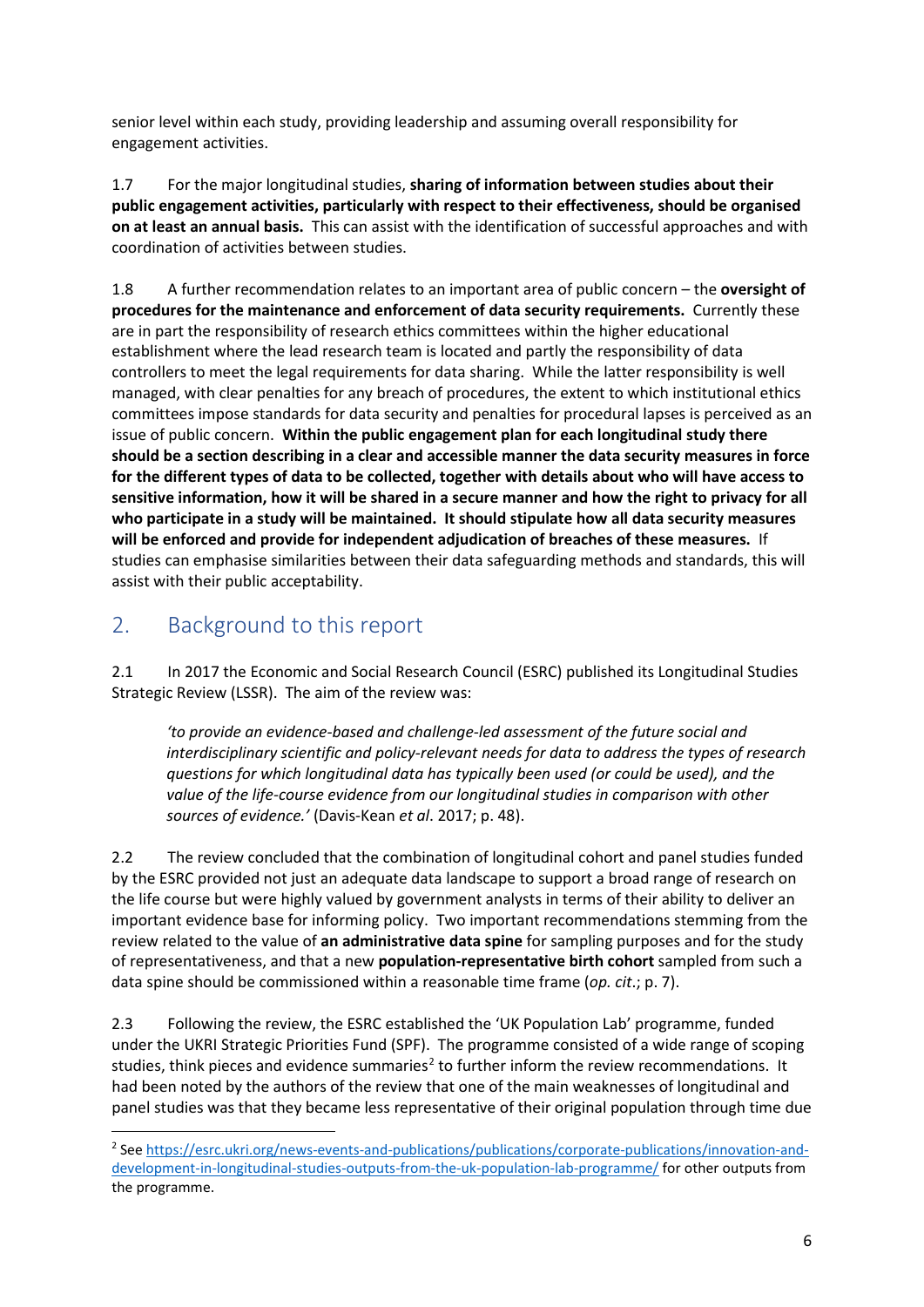to attrition. Furthermore, a pilot survey undertaken in 2015 for a planned UK birth cohort had a disappointingly low response rate of 19 per cent (Dezateux and Elias [eds.], 2016). Accordingly, the ESRC commissioned a study to engage with members of the public to ascertain their views on participation in such studies, particularly those with a longitudinal dimension, and to explore what they may perceive as potential barriers to their participation. This report describes the results of this public engagement work, informing a strategy for engaging with the public on longitudinal studies.

# <span id="page-6-0"></span>3. Public engagement research for the SPF UK Population **Laboratory**

3.1 The overall aim of this research project, which commenced in November 2018, was to provide evidence about the extent to which the public is engaged with issues relating to research use of personal data, the concerns that they have about such use, the confidence that they have about the processing of their personal data held by various bodies and the information that they would like to be provided with to alleviate any concerns that they have.

3.2 As an invited proposal, it was important that the design should be flexible, responding to changing events in the use of personal data for research, recent changes in the legislative environment<sup>[3](#page-6-1)</sup> and should reflect any learning gained from similar work conducted in the UK and elsewhere in the world that was relevant to the aims of the project.

3.3 The original proposal stated these aims as follows:

*3.3.1 Understanding conditions for public support for accessing and linking data about people from various sources including administrative records and longitudinal research data. This includes:*

- *what is understood by the phrase 'population research' and why do researchers need access to personal data to undertake such research?*
- *Under what conditions is such research seen to be in the public interest?*
- *What types of data are more or less sensitive when reused for research purposes?*
- *3.3.2 Exploring public acceptability for the creation and use of an administrative data spine which would seek to use longitudinal survey data and administrative data together in innovative and transformative ways to deliver significant benefits for research. Public acceptability to be explored in relation to issues such as:*
	- *privacy and ethics;*
	- *consent;*
	- *data ownership;*
	- *policies and safeguards;*
	- *public perceptions and understanding of potential benefits.*

<span id="page-6-1"></span><sup>&</sup>lt;sup>3</sup> The Digital Economy Act 2017 provided new legal gateways for access to and linkage between personal data held by government agencies. The European Union General Data Protection Regulation was transposed within UK law as the Data Protection Act 2018.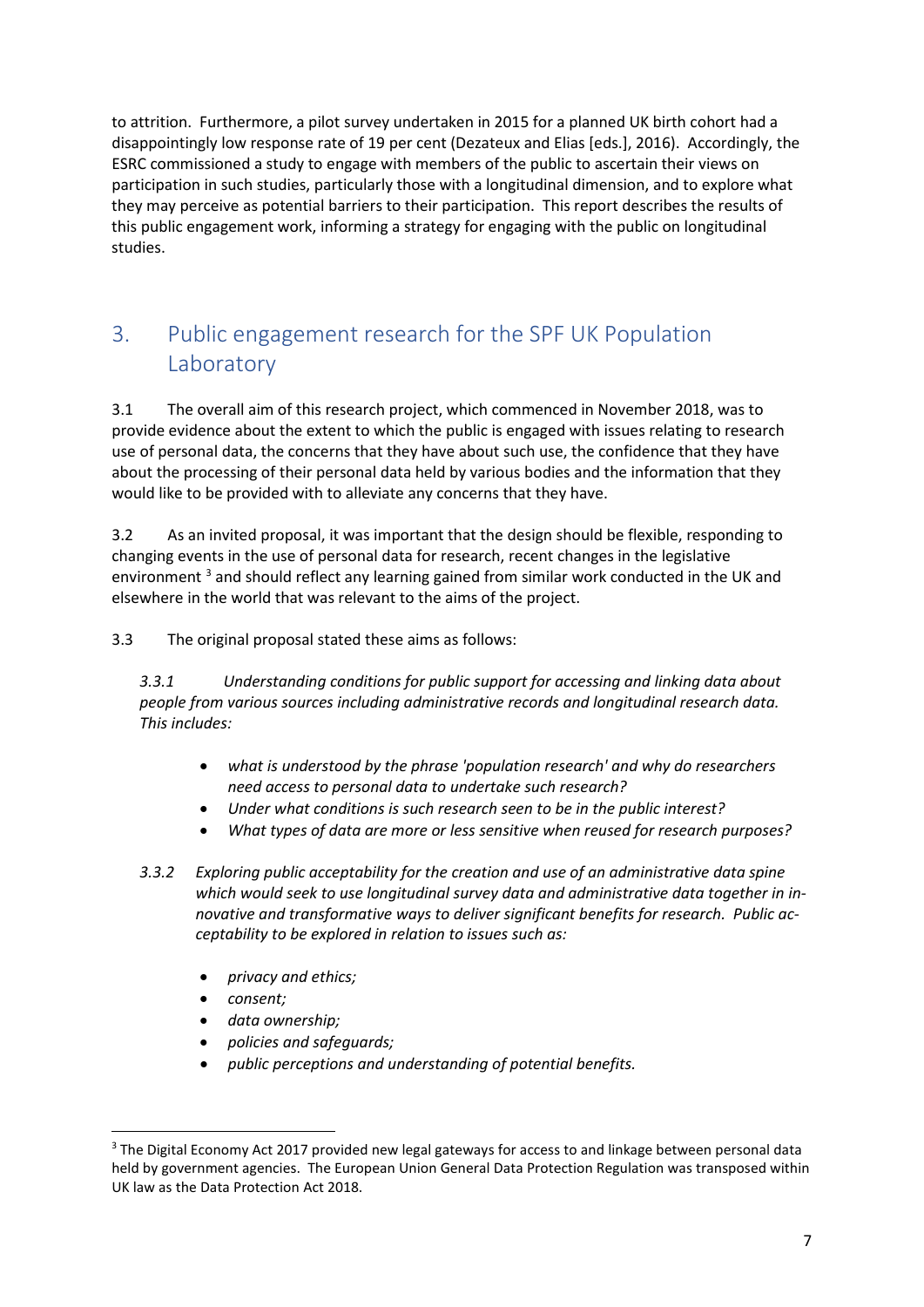*3.3.3 Providing recommendations on how ESRC can best proceed with the development of its data strategy and the delivery of an administrative data spine in a way that works positively and pro-actively with issues of public concern and builds trust in research using administrative and linked data.* 

3.4 The project was designed with three stages. The first stage comprised of a review of existing and planned activities and reports that have addressed issues relating to the research use of large volumes of personal data, specifically where such research was in the public interest and conducted via public sector bodies. In the second stage this information, together with plans for the remaining stages, was submitted for review by an Advisory Group<sup>[4](#page-7-1)</sup>, consisting of senior academics in the social, economic and health sciences, data controllers, data infrastructure managers and others with an interest in public engagement activities in this area. The third stage took the advice from this group to inform the design and conduct of five dialogue groups, convened in different countries of the UK with members of the public to explore their perceptions of data sharing and data linking for research purposes. 100 participants reflecting a broad spread of demographics took part in the dialogue groups. This piece of work has the benefits and limitations of in-depth qualitive research, compared with larger scale but less in-depth quantitative approaches such as a survey. While the sample size was small and the opinions voiced in the dialogue groups may not be reflected at the population level, many of the participants in the dialogue groups shared the same key concerns. This suggests that the findings of this report represent prevalent public views on data sharing and data linking for research purposes. Each stage, including the key learning it provided, is described in greater detail in the following sections of this report.

3.5 The evidence gathered has been synthesised to develop strategic guidelines for public engagement in line with the recommendations of the LSSR - to promote recruitment to and the retention of participants within longitudinal studies funded by the ESRC, particularly where these draw their samples of potential participants from official administrative data sources.

#### <span id="page-7-0"></span>What is meant by 'public engagement' and 'public benefit'?

3.6 At an early stage in this work it was important to address these seemingly simple questions about the audience for engagement and the notion that research may have wider impacts across the population than those who its primary targets are. For this report, 'public engagement' is defined in its widest sense to encompass engagement with all those whose lives are affected in any way, directly or indirectly, by the findings derived from research. For example, research on a cure for a rare form of childhood cancer is of benefit not just to children who may experience this cancer, but it includes all who place value on the lives of children as well as those who may be disadvantaged via a redirection of scarce medical resources. While this may seem intuitive, when research has a longterm aim and a focus on a specific group, such as studying the later life social and economic implications of family breakdown in childhood, it could be argued that engagement should be narrowed to a more specific group – such as those who had childhood experiences of family breakdown and were affected by this in their adulthood. Likewise, when research is focussed upon specific demographic groups in the population, defined say by ethnicity, age, gender, or social background, public engagement may be defined more narrowly to focus on the groups of interest within the population. This is not the approach adopted within this report. Public engagement for research purposes is defined here in its widest sense to encompass engagement with all who may be affected directly or indirectly and either positively or negatively by potential research findings stemming from longitudinal population research.

<span id="page-7-1"></span><sup>4</sup> Referred to later in the work programme as the 'Oversight Group' (see section 5).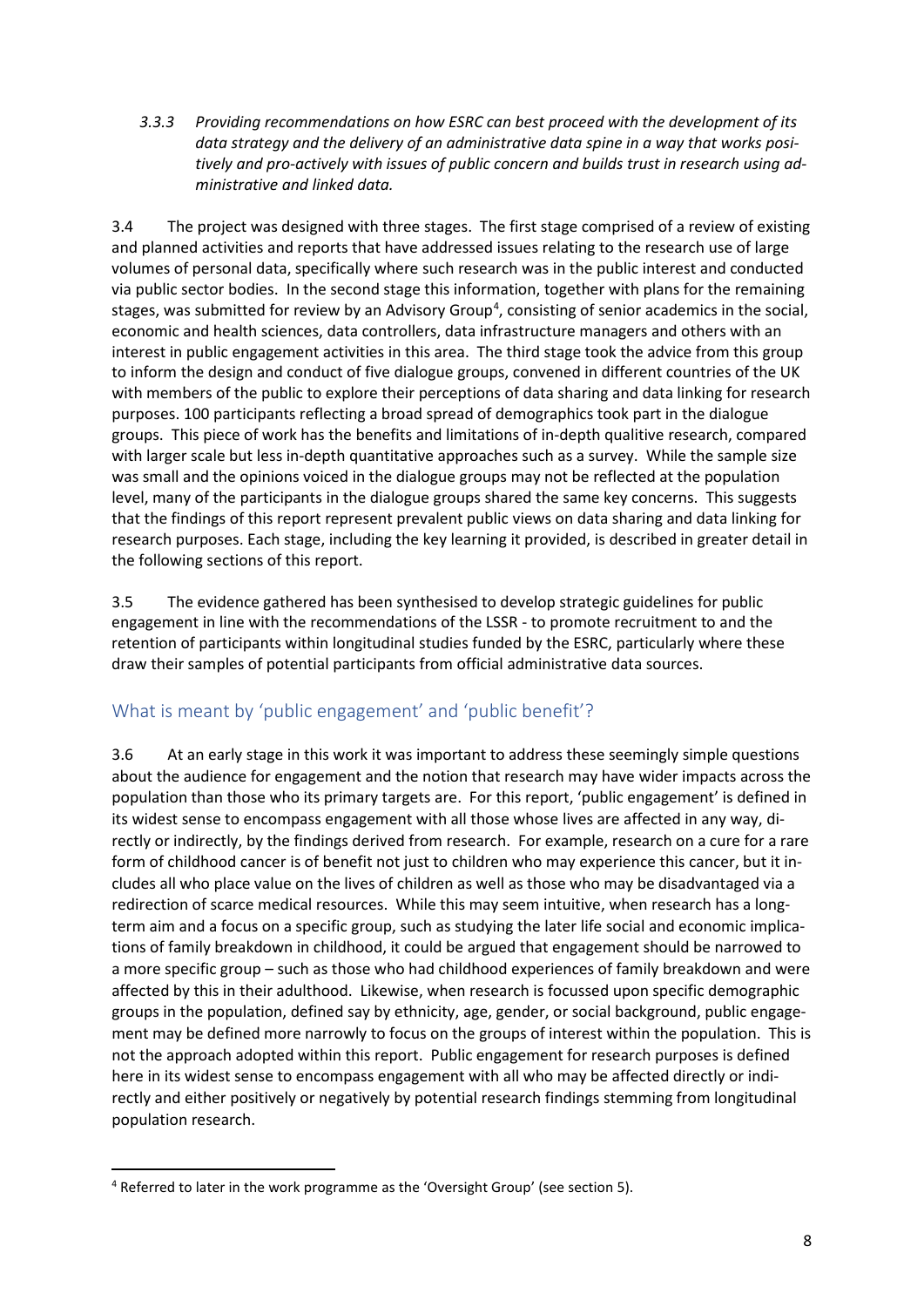3.7 An obvious problem with the above definition derives from its inclusivity. Engaging with the public on a wide scale is not feasible except in certain rare situations such as with national referenda. To overcome this problem, engagement often takes place with small but representative groups of the population of interest. In such circumstances it is important that the demographic diversity of the wider population of interest is reflected in the composition of the group.

3.8 'Public benefit' is a less tangible concept. It relates to the potential benefits and the possible negative effects of research findings drawn from research using information supplied by members of the public. Research is, by definition, an activity that has an uncertain outcome. While its aims might be clear, the extent to which these aims will be realised is not. Public benefit is the benefit arising from the realisation of these uncertain outcomes, net of any negative impacts or costs that may also arise and are attributable to the research. But these benefits and costs, as well as being uncertain, are often not quantifiable. Nonetheless, the process of seeking to identify them and understand them is perhaps as important as any attempt at measurement.

### <span id="page-8-0"></span>4. Review of the literature and related activities

4.1 This review, published in June 2019 (Kispeter, 2019), aimed to explore public attitudes to data and data science practices to inform the following broad research questions:

- Under what conditions does the public support accessing and linking data about people from various sources? What is understood by the phrase 'social and economic research' and about the need to access personal data to undertake such research? Under what conditions is it seen to be in the public interest?
- What is the current thinking among members of the public on their trust of the scientific community to process their personal data for research, and the related concepts of trustworthiness, transparency, and authenticity?
- What do we know about public acceptability for the use of (longitudinal) survey data and administrative data linked together in relation to: privacy and ethics, consent, data ownership, policies and safeguards and the public perceptions, focusing on different groups of the public where possible?
- How does the public make sense of the potential societal benefits of social-economic research and data linkage, and what do the public expect of public engagement activities in the context of data sharing and linkage?<sup>[5](#page-8-1)</sup>

4.2 While the focus of the literature review is on social-economic research, studies on public attitudes towards linking health data were also covered in the review.

4.3 The review identified the following key conditions of public support for research based on personal data:

• there must be a sufficient, well-articulated and legitimate purpose to the research, explained in ways that relate to the benefit of the public in question. This may only be

<span id="page-8-1"></span><sup>5</sup> Data-sharing involves information moving from one organisation or department to another, whereas datalinkage is defined as: "the bringing together from two or more different sources, data that relate to the same individual, family, place or event" (Cameron *et al*., 2014, p. 11).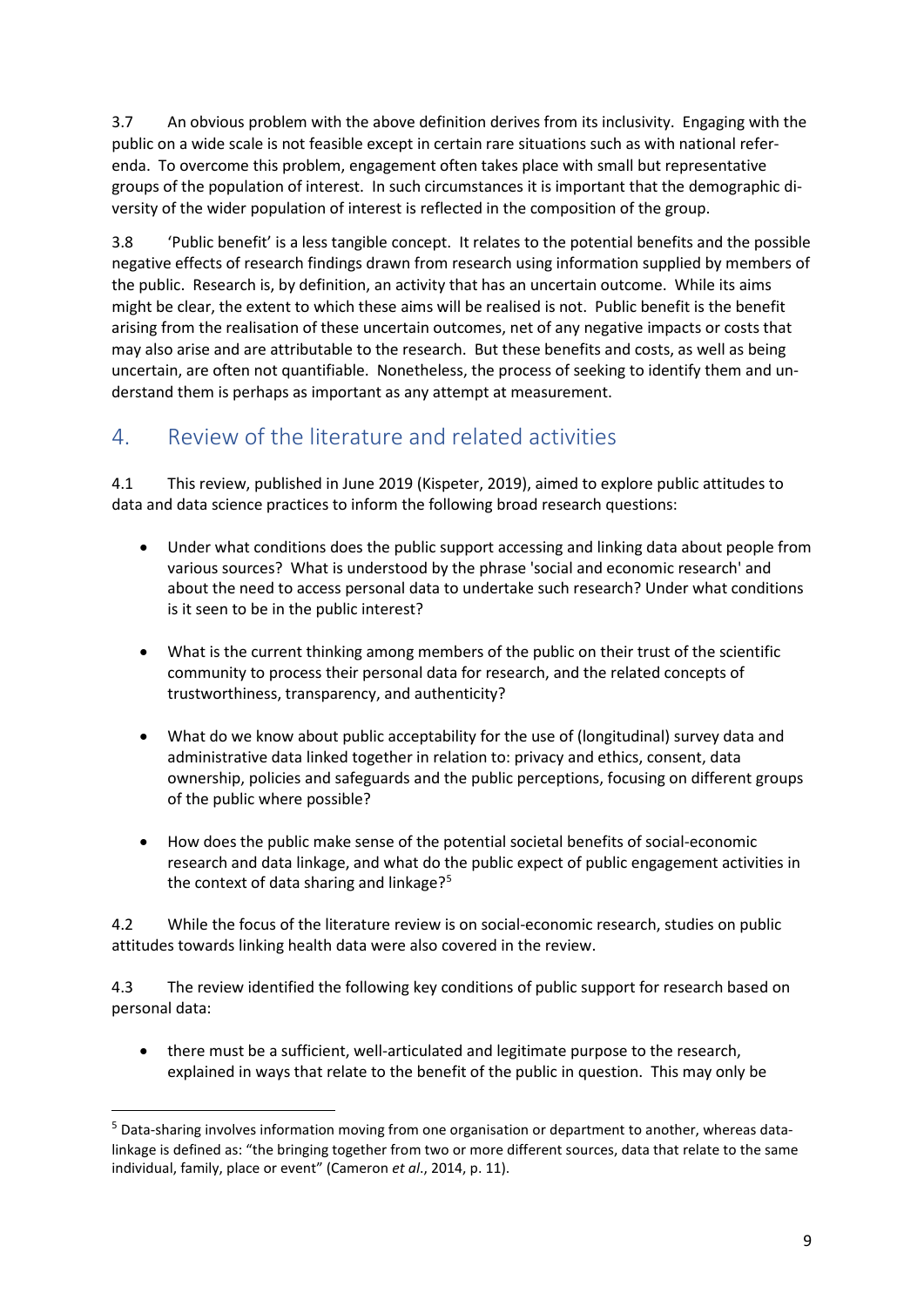relevant for specific groups of the public, but the important issue is the need to communicate with these groups the potential benefit in clear and unambiguous terms and in ways that relate to their lived experience.

- Issues around privacy and confidentiality and the level of de-identification (often referred to as 'anonymity') need to be addressed and clearly explained to the public. This helps build up trust by the public in the research and by the institutions involved in the use of data and data linkage.
- Data security, in particular safeguarding data against misuse, and effective data governance was identified as an important condition for public support. Slightly less important were respect for the autonomy of the public, consent, how any profits emerging from the research were managed and whether the private sector was involved and finally, what types of data were linked together.
- Trust and trustworthiness emerged as one of the key conditions of public support for data linkage. The relationship between trust, transparency and authenticity was argued to be complex: transparency is necessary to build trust, but trust is required in order for the transparency to be recognised as adequate.
- Debates about control and consent were linked to the public's trust in the ability of research organisations to keep their data safe. Data relating to mental and sexual health, sexuality and religion were regarded by the public as particularly sensitive in thus respect
- There was not found to be an accepted definition of 'public benefit' and the question 'Who is the public?' was asked in the literature. Some studies argued that the definition of the public should be as inclusive as possible.
- Another important finding was that participants in public engagement suggested that increasing scientific knowledge was in and of itself a benefit and that the public could benefit from greater engagement with the scientific community.
- Finally, there was consensus in the literature that the public want more 'two-way' communication about data-based research, particularly about the social and ethical implications and the safeguards that are in place to protect against misuse, abuse, or harms. Studies which used deliberative methods and gave participants information about research practices led to greater support and acceptance or at a minimum, less concern about the use of data for research purposes.

# <span id="page-9-0"></span>5. Project management – the roles of the Advisory and Oversight **Groups**

5.1 An important aspect of this project was the need to consult with a wide range of interested parties through the development stage and as the research proceeded. Two groups were particularly important in the respect. An Advisory Group was formed soon after the inception of the project, meeting on three occasions (March, June, and September 2019). Membership of this group is shown at Appendix 1, consisting of the project team, ESRC officers, academics with interests in public engagement and/or longitudinal studies.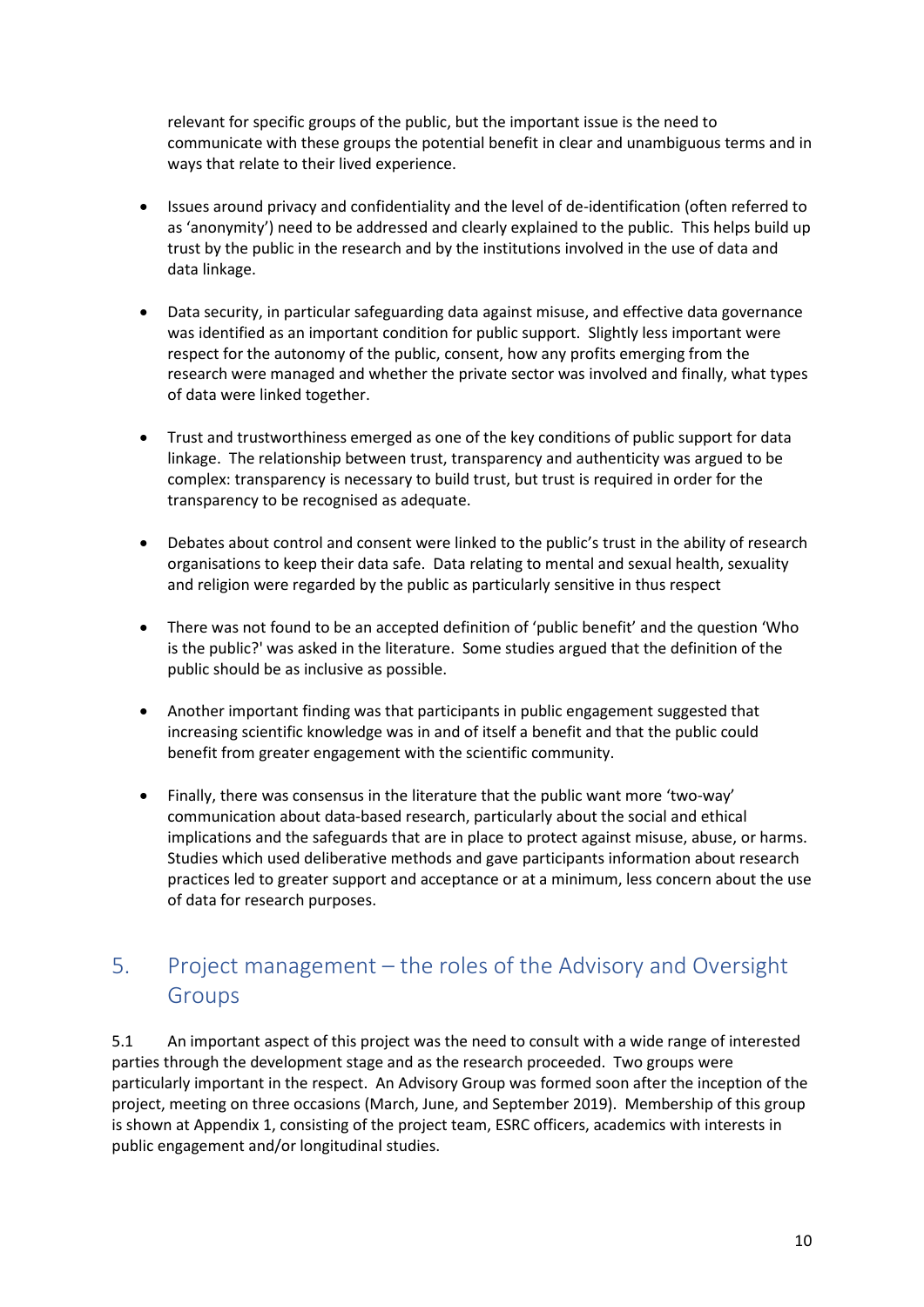5.2 The Advisory Group had, as its main task, oversight of the commissioning process that would lead to the appointment of the organisations that would conduct the dialogue groups. This included commenting on the tender documents and participation in the evaluation of tenders.

5.3 Following the commissioning of Kantar Public as the organisation that would conduct the dialogue groups, Kantar Public suggested widening the membership of the Advisory Group to include a broader range of stakeholders, not just from the social and economic sciences and statistics, but from the health sciences and from those with interests in data security, ethics and data management. It was also proposed that the lead academics from the major UK longitudinal studies should also be represented.

5.4 This broadening of interests was achieved via a stakeholder workshop, held in London on the  $4<sup>th</sup>$  July 2019. At this workshop, participants voiced concerns about one of the key recommendations made by the international review team, agreeing that the creation and use of an administrative data spine for survey sampling and for the study of retention in longitudinal surveys was currently not acceptable, given that it would require the creation and maintenance of what would amount to a population register. This would require primary legislation and various civil liberty groups and political groups had shown no willingness to support such a move<sup>[6](#page-10-0)</sup>.

5.5 The stakeholder workshop provided the opportunity for participants to agree to join the dialogue workshops for the purpose of answering questions from participants about research methods, data management and the maintenance of data security throughout the research process.

5.6 Following the stakeholder workshop, detailed planning for the dialogue workshops commenced. An Oversight Group was formed with wider membership than the Advisory Group. This group met on three occasions, twice as face-to-face meetings at the London office of Kantar Public (November 2019 and February 2020) and once as a virtual meeting (March 2020). The two later meetings focussed upon topline findings stemming from the dialogue workshops, all of which were completed by 1<sup>st</sup> February 2020.

5.7 The broadening of interests arising from the wider membership of the Oversight Group was particularly beneficial to the project. Drawing upon experiences from Understanding Patient Data, an initiative funded by the Wellcome Trust, and benefitting from the work undertaken by the Administrative Data Research UK partnership, some important advice was offered by the group at its November meeting. This reflected and extended what had been revealed in the literature review, to include:

- Engagement with the public should be a priority activity and should continue throughout the lifetime of a study. This should be undertaken as a form of partnership between the research community and members of the public, allowing for two-way interactions to facilitate a common understanding of research issues and data requirements.
- There should be clear articulation of the risks involved in data linkage and data sharing for research. This should be presented in language familiar to the public.

<span id="page-10-0"></span><sup>&</sup>lt;sup>6</sup> In 2006 the first major attempt in the UK to create a population register took place via the Identity Cards Act (2006). This legislation was struck down by the coalition government passing the Identity Documents Act (2011).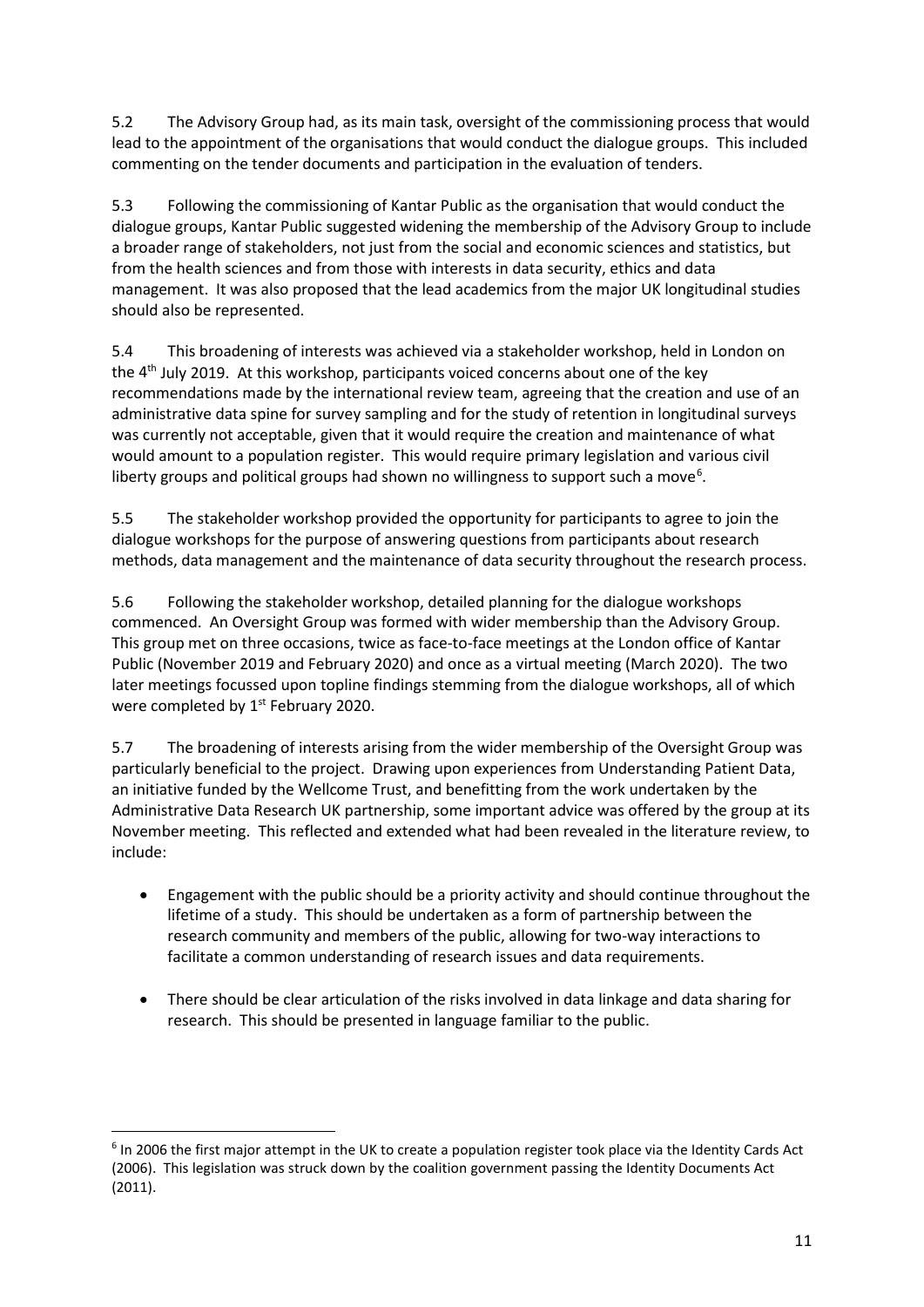• The governance of the research use of personal data should be structured in a way that gives confidence to those whose data are being used for research<sup>[7](#page-11-2)</sup>.

5.8 An important recommendation made at this same meeting was that the dialogue workshops should provide feedback to the ESRC as it took forward plans for a new birth cohort study (now termed the Early Life Cohort Study).

### <span id="page-11-0"></span>6. Researching public engagement

6.1 The core of this research was driven by the need to determine the public acceptability of the use of personal data held by government departments and agencies to provide sample frames for survey research, to link such data to survey records and, in the case of longitudinal surveys, to gain a better understanding of the effects of attrition. Deliberative workshops were selected given the complexity of the issues to be addressed, such as the nature and purpose of longitudinal survey research, population representativeness, sample attrition and data security procedures. Participants in such workshops are shown material introducing and explaining these concepts and issues. The process fosters dialogue and consensus building techniques, enabling participants to work together (with expert input) to develop an agreed view or set of recommendations. Deliberative workshops are held in stages, allowing participants time between successive workshop to absorb and reflect on the information provided to them.

#### <span id="page-11-1"></span>The deliberative workshops

6.2 The overall aim of these public dialogues was to explore attitudes to the use of administrative data to underpin plans for a longitudinal research study, specifically a new birth cohort. The research aimed to:

- assess variation in attitudes to the use of administrative data to address issues of representation and retention in longitudinal research and to capture the nuances of drivers of different views;
- explore and identify what concerns the public have about this approach and what is driving these concerns;
- explore what conditions could help to make this approach more acceptable to the public;
- consider specifically the concerns they might have over the use of administrative data on births to create the sampling frame for a new birth cohort.

6.3 Five workshops were held across Great Britain<sup>[8](#page-11-3)</sup> between the  $18<sup>th</sup>$  January and the  $27<sup>th</sup>$ February 2020. Each workshop was conducted in two stages and employed what is termed 'Deliberative methods' – an approach that allows for a period of deliberation by participants over information provided to them before reengaging with them after such deliberation. The first stage, lasting a full day, introduced participants to longitudinal research, including examples of research presented by the lead investigators from five of the UK's major longitudinal studies. The second stage, some four to six weeks after the first stage, brought participants back for an evening to reflect on the information to which they had been given and to encourage in depth discussion. One

<span id="page-11-2"></span><sup>7</sup> For a useful articulation of this idea, see [https://understandingpatientdata.org.uk/news/new-approach](https://understandingpatientdata.org.uk/news/new-approach-decisions-about-data)[decisions-about-data](https://understandingpatientdata.org.uk/news/new-approach-decisions-about-data)

<span id="page-11-3"></span><sup>8</sup> The workshop locations were Cardiff, London, Birmingham, Newcastle, and Edinburgh.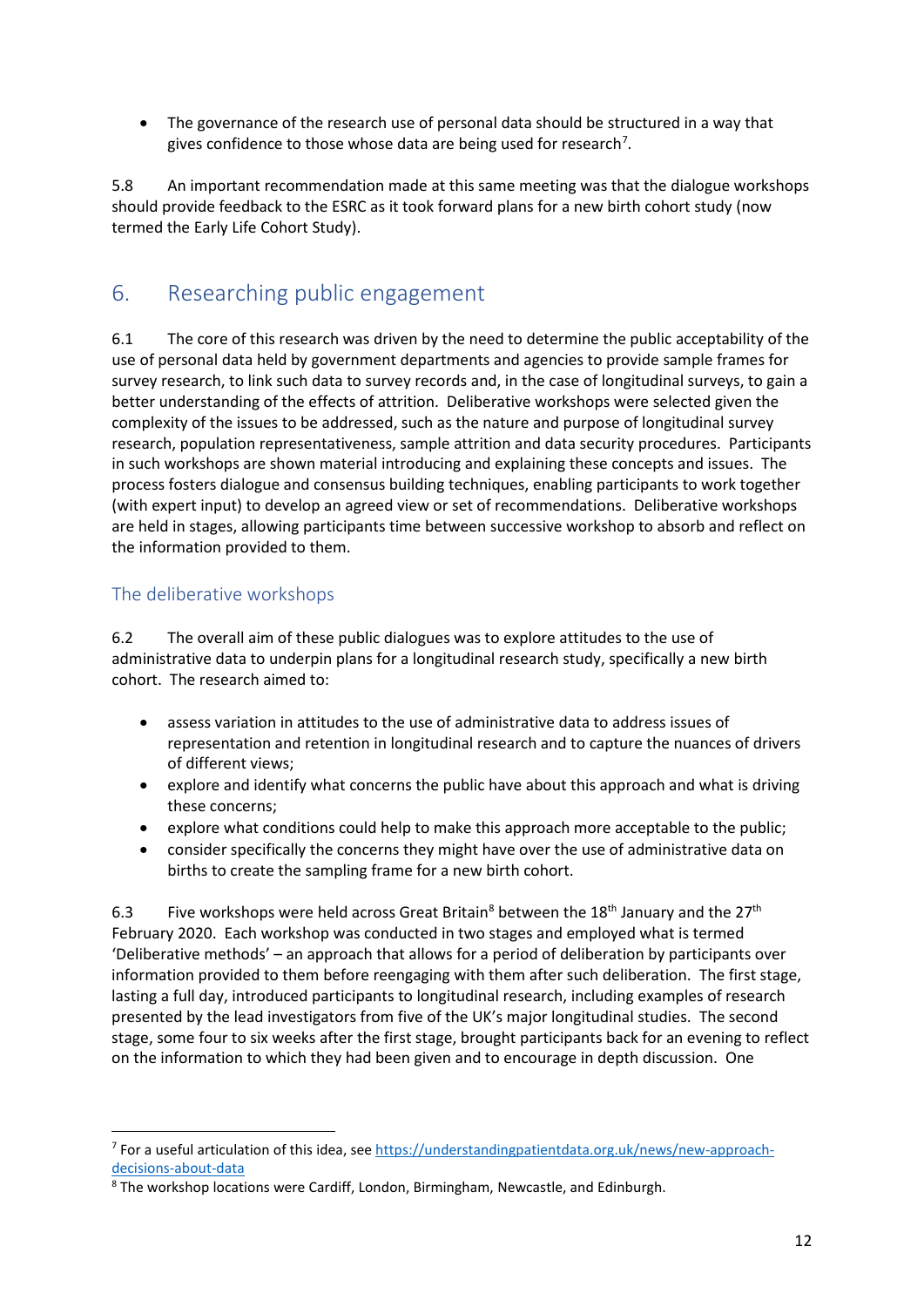hundred people participated in these five workshops, with potential participants screened beforehand to ensure that a diversity of views was represented<sup>[9](#page-12-0)</sup>.

6.4 A detailed report on the design and conduct of the workshops, together with the key learning these provided, has been prepared by Kantar Public (Coulter *et al.* 2020). Rather than reiterate the findings from this report, these are assessed in terms of their implications for the elaboration of a strategic approach towards engaging with the public on the development and maintenance of major longitudinal studies within the UK.

6.5 The first, and most relevant finding, is the need to increase the awareness of the nature of longitudinal studies and the role they play in shaping important policy issues in the domains of health and wellbeing. These are seen by the public as legitimate reasons to gain access to and make use of personal data held by government departments and agencies for the purposes of sample design, representativeness, and retention. Raising awareness requires a thoughtful and targeted approach to different groups. Those who are potential participants in a particular study are the most obvious targets, but consideration should also be given to the wider public to promote specific studies. Interestingly, one of the core materials sent out to participants in the workshops was a link to series of films shown on ITV and produced by Michael Apted ('7 up', '14 up', '21 up', *etc.* to '63 up'), programmes which followed the lives of a group of 7-year-old children from 1964 onwards. While these documentaries were not designed for research purposes, the interest they generated among a wide audience and for workshop participants is indicative of the fascination that people have with trying to understand the life courses of individuals. Materials like this, plus posters, presentations and short animated films, stimulated workshop participants' interests in research based on longitudinal survey data.

6.6 Tempering this interest was a deep concern shown by participants about the need to preserve the security of any information provided by those who were part of a longitudinal study. This concern was allied to reports of data theft, hacking, impersonation, identity theft, 'phishing' attacks and related scams, some of these having been experienced firsthand by workshop participants or related to them by friends, and from press reports. However, when informed about the various ways in which the research community sought to protect individuals who had supplied them with personal information, these concerns were moderated. A common theme was the fact that they knew little about the steps that are taken by data controllers and the research community to store, maintain and process personal information in a secure manner.

6.7 Two other issues that were raised in nearly all the workshops have relevance for a more strategic approach to public engagement – transparency and oversight. Those involved in the funding and the development100 of longitudinal studies need to be quite clear about the reasons for generating these rich data resources. It is not sufficient to state that the data so generated may be useful for some future research, without clarifying what that research purpose is, how the research will be conducted, what data are required, and the expected benefits in terms of health, education, and social development of individual, families and communities. Oversight was seen primarily as the means of controlling the nature of longitudinal studies by ensuring that those conducting such studies could be held to account, and that a clear system of penalties would be imposed for any transgression of ethical and legal boundaries

<span id="page-12-0"></span><sup>&</sup>lt;sup>9</sup> In terms of demographic characteristics, 25% were from Black, Asian and Minority Ethnics groups, 48% were graded as 'C2/D/E' using the Market Research Society's social grade scale, 19 % had no qualifications at GCSE or above ` or Scottish equivalents, 18% were under 34 years, 29% were claiming some type of state benefit and 40% self-reported some form of underlying health conditions.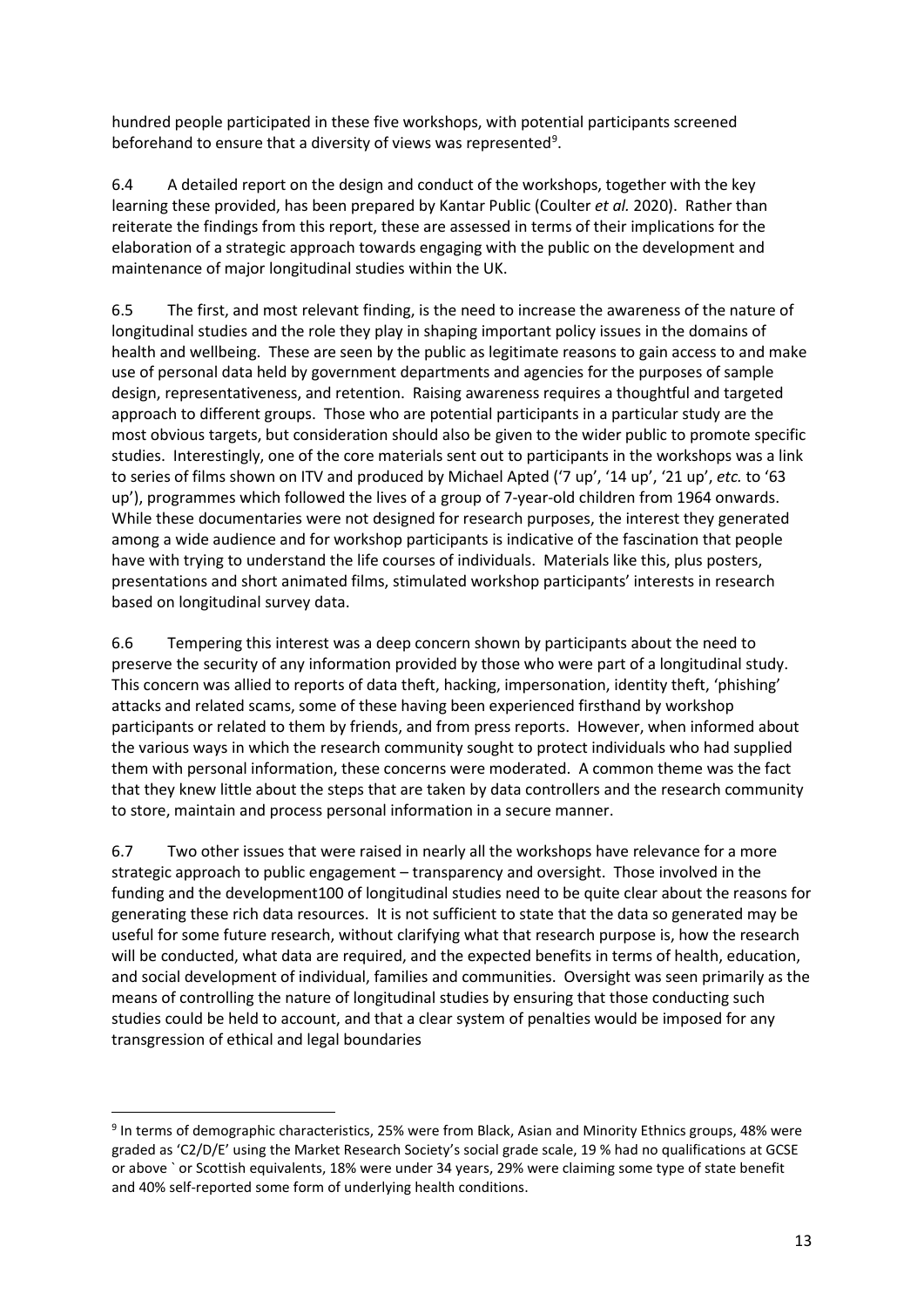6.8 Via the focus within the workshops on a potential new birth cohort study, some valuable insight was gained into the more specific aspects of public concerns about the use of personal administrative records for sampling, recruitment of study members and for their retention within a birth cohort. Concerns related to the relationship between the data controller and the invitation to participate in the study. Advance notice of participation should originate from the data controller (typically the government department or agency holding personal information about potential study respondents) emphasizing the voluntary nature of participation, the personal information that had been accessed to generate the invitation and the purpose, aims and potential benefits stemming from their participation. All such detail must be made in simple, clear and accurate terms.

6.9 In addition to these views on information surrounding the invitation to participate, another important recommendation was the need to maintain close contact with participants throughout the lifetime of the study. Various ways of achieving this were discussed, including newsletters, research briefings, participant panels and events to celebrate milestones in the life of a study. Allied to this was the possibility of allowing participants to take 'planned breaks' from the study. While this runs counter to the general view that non-participation should be reduced as much as possible, the notion of some flexibility in participation in successive waves of data collection may assist with recruitment back into a study if this is a planned break from participation.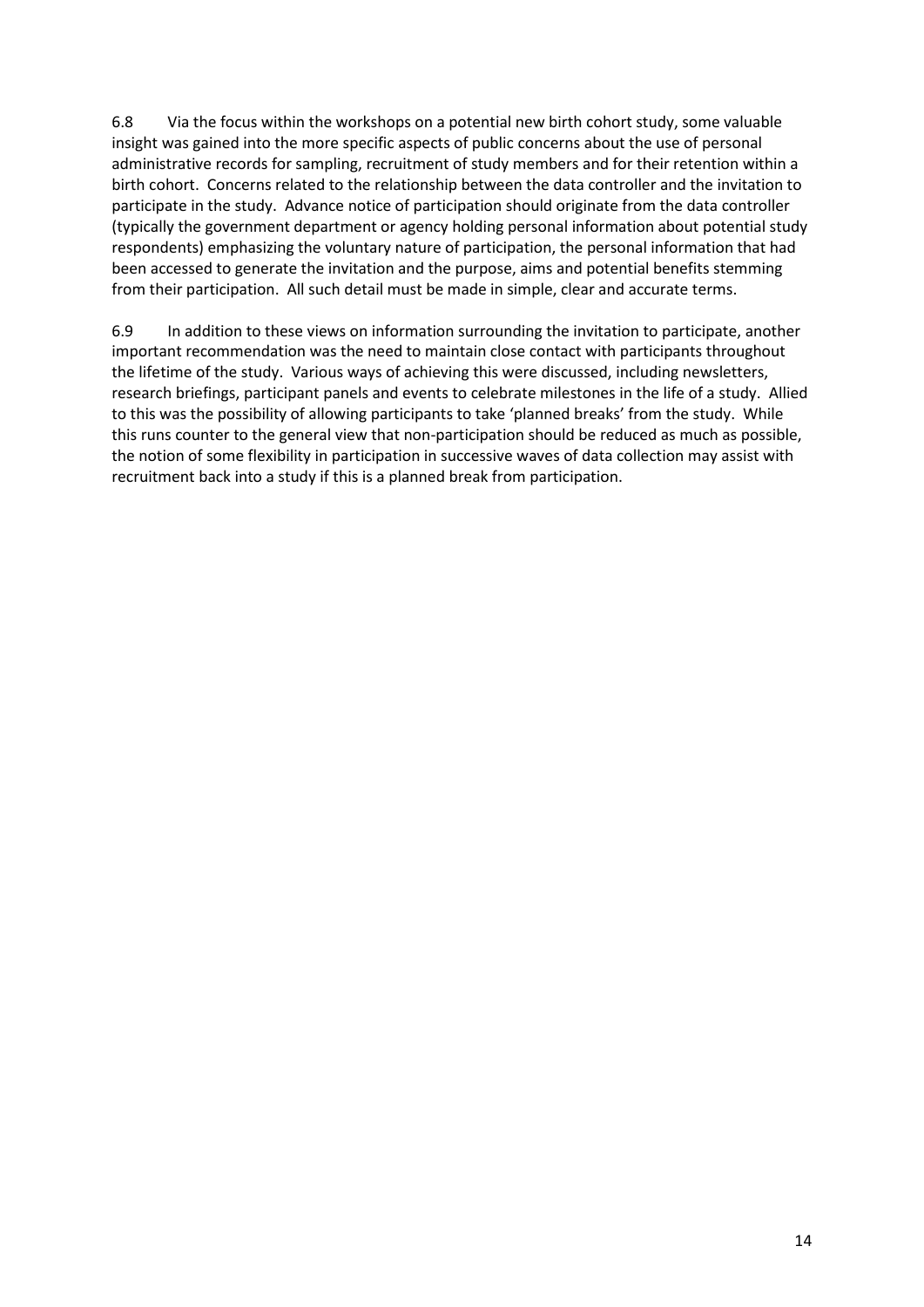# <span id="page-14-0"></span>7. A Strategy for Engaging the Public with Longitudinal Studies

#### <span id="page-14-1"></span>Introduction

7.1 The preceding sections of this report provide evidence of the conditions required to promote public engagement with longitudinal studies. This evidence underpins a strategic approach towards public engagement with survey-based longitudinal research. The approach recommended recognises that each study is different in terms of its research aims, the population it represents and the stage in the lifecycle of participants that it has reached. Thus, the strategy is overarching, in that it sets out the general aims that those responsible for each major longitudinal study are expected to achieve via a plan specific to their particular study.

#### <span id="page-14-2"></span>Aim of the strategy

7.2 The aim of the ESRC public engagement strategy for longitudinal studies is to raise awareness of and to engender public support for participation in the major longitudinal studies, whether existing or planned, that fall within the purview of the ESRC, thereby enhancing recruitment into and retention within such studies. These aims are to be achieved by:

- building trust between those members of research community designing and maintaining longitudinal surveys and the general public;
- promoting the societal benefits from the research so generated;
- providing wider access to knowledge of and information about the safeguards used to protect privacy;
- and lastly, by providing oversight of these elements.

#### <span id="page-14-3"></span>The principal elements of the strategy

7.3 Building upon the information revealed in the literature review and bolstered by the learning gained from the dialogue workshops held across the UK, four main elements underpin the strategy. These relate to trustworthiness, clarity, safeguarding and oversight. Each is outlined in turn.

#### <span id="page-14-4"></span>Trustworthiness

7.4 As has been shown clearly in various studies, an essential component for engaging with the public in order to gain their support for the use of personal data in the development and maintenance of longitudinal data resources is that **the processes through which these resources are created and sustained must be trustworthy**. These processes include the means through which data controllers may supply or use personal data for purposes other than those for which they were collected. They also cover the processing of such data for research purposes, whether through the collection of additional information or the use of this information for research, as well as those who interpret findings, publish research findings, and develop policies on the basis of such research.

#### <span id="page-14-5"></span>Clarity of purpose

7.5 A necessary condition to develop trust between the public and all who are involved in the process of creating, developing, maintaining, and sustaining longitudinal studies is that there should be a clearly articulated and legitimate purpose for this work. **This purpose (or purposes) should be**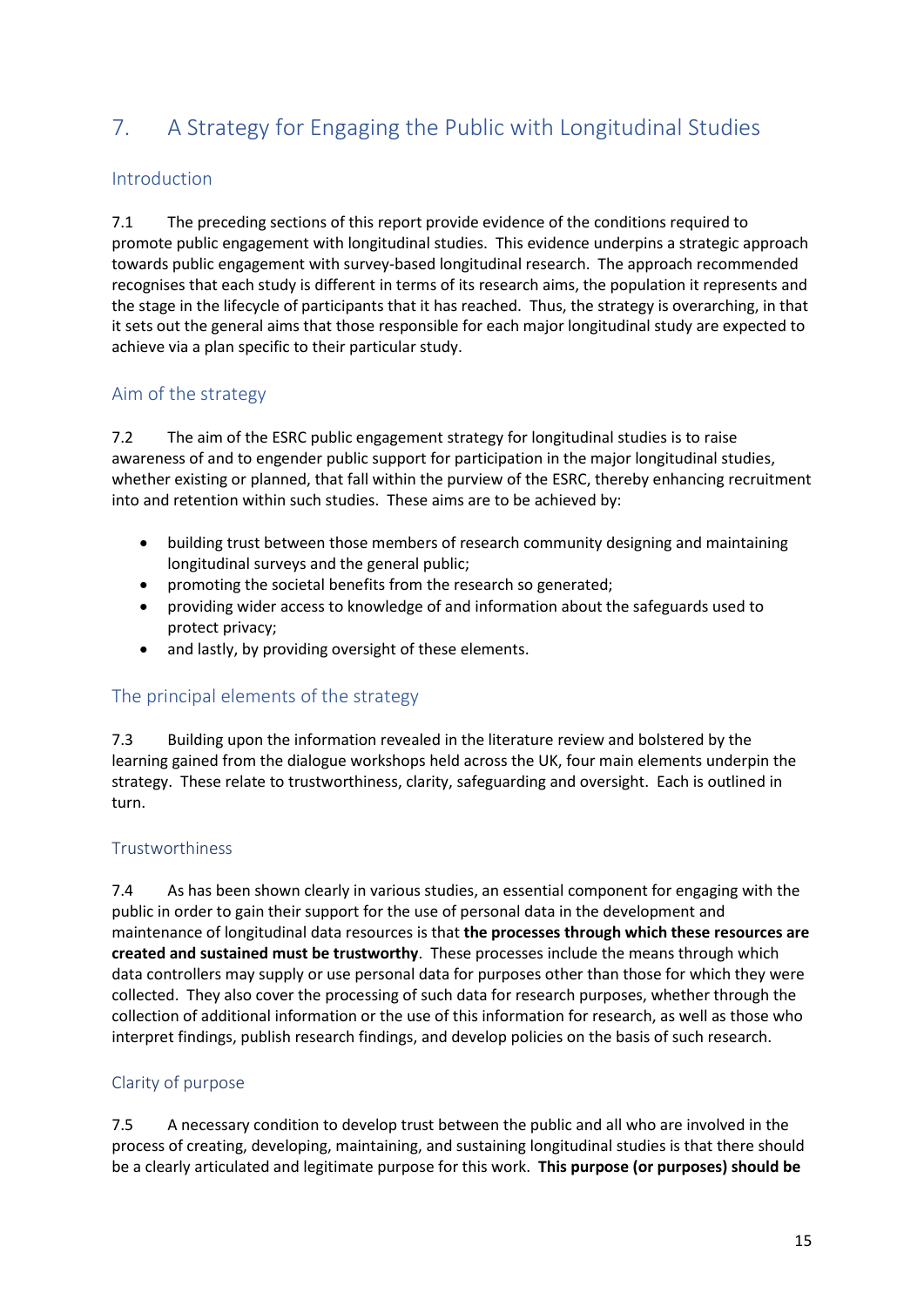**well articulated in terms of the potential public benefit that will derive from research use of the information it generates.** It should make clear the reasons for having a study which focusses upon a specific group (*e.g*., new-born babies, the ageing population, migrant workers, *etc.*) stating plainly the research issues of relevance to the group which will be studied. It should also make clear the fact that longitudinal research may not necessarily prove effective in providing answers to these issues.

#### <span id="page-15-0"></span>Safeguarding

7.6 While extensive progress has been made by data controllers and data intermediaries such as the UK Data Service in establishing environments that provide for the processing, retention, storage and archiving of personal data in secure conditions, the public perception of the processes and procedures that have gone into data safeguarding is minimal. For this reason, **any public engagement plan associated with a particular study should find ways to explain such safeguards[10](#page-15-3) to the public in a clear and unambiguous manner, including the penalties associated with misuse of personal data**. There are useful examples to be drawn on for this purpose, including work conducted by the SAIL Databank and the Secure Data Services operated by the ONS and the UK Data Archive, finding ways to make these examples relevant to the public interest in a particular study.

#### <span id="page-15-1"></span>Oversight

7.7 Currently, the governance of longitudinal studies is complex and varies considerably from study to study. While this reflects the nature and scale of each study, engagement with the public to promote new and/or existing studies must consider many elements, such as the audiences to be addressed, the messaging channels to be used, and the safeguarding arrangements, legal and ethical approvals. A common concern echoed across the public dialogue workshops was the need to **share information about oversight arrangement between studies and for a degree of independence to be incorporated into these arrangements**.

#### <span id="page-15-2"></span>Implementing the strategy

7.8 It is proposed that the research team responsible for each longitudinal study, existing or proposed, should establish a **public engagement plan**. This should be a detailed plan covering the engagement of the public with the proposed methods for recruitment into a study and for the continued retention of participants within it. It should cover the lifetime of the study, with periodic updates. It should assess the risks and benefits associated with the study, including the risks to nonparticipants. Additionally, it should consider how to gain the active involvement of participants in the continuing life of the study.

7.9 There are three related components that are required for the successful implementation of a public engagement plan. These are: the resources dedicated to engagement activities; the engagement plan itself and the oversight arrangements.

<span id="page-15-3"></span><sup>&</sup>lt;sup>10</sup> The 'Five Safes' framework (safe people, safe projects, safe settings, safe outputs and safe data) is a leading example of a safeguarding framework and is widely adopted within the UK (see <https://www.youtube.com/watch?v=Mln9T52mwj0> for details).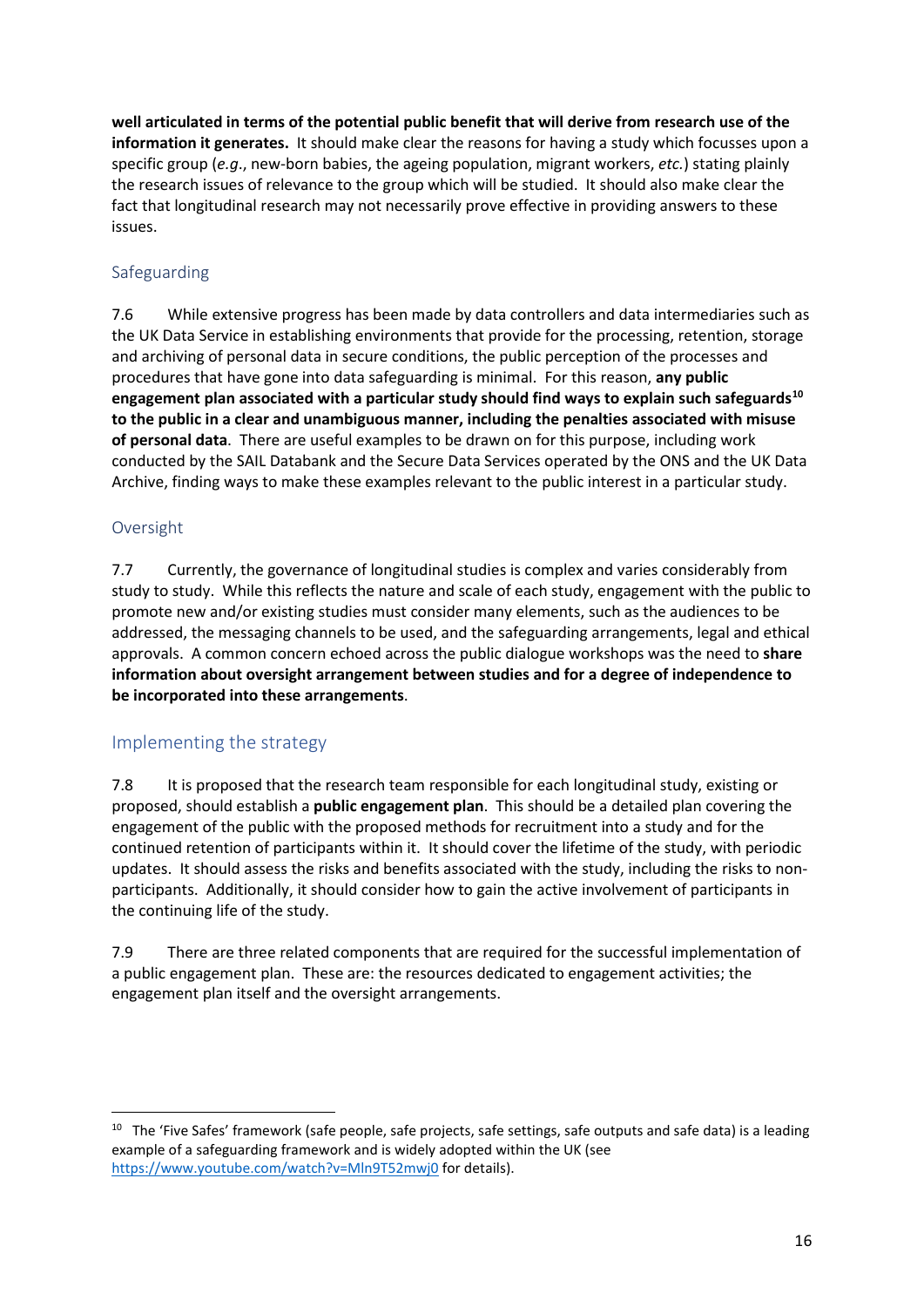#### <span id="page-16-0"></span>The resources

7.10 The success of efforts to establish a new longitudinal study, or to ensure the continuation of an existing study, depend critically on the support of the public. The preceding sections of this report indicate that public awareness of such studies is low and may be met with scepticism. However, when fully described in terms of their aims and the potential benefits arising from research based on them, support for them is the majority response. This implies that **sufficient resources in terms of both staff time and money should be allocated by funders to achieve a wider and more continued engagement with the public than is currently the situation for many longitudinal studies**. While no specific recommendation is made here regarding the scale of the resources required for the design, development and conduct of continuing engagement activities, a ring-fenced budget should be agreed for the range of activities to be undertaken, and that sufficient expertise in public engagement should be embodied at a senior level within the research team responsible for the study.

#### <span id="page-16-1"></span>The plan

7.11 There is no single blueprint that dictates the design of a public engagement plan. Each study will have research aims associated with its proposed or existing structure, covering different populations of interest and with varying research objectives and should align its public engagement plan with these aims and objectives.

7.12 **The public engagement plan should form the framework for all public engagement activities associated with a specific study**. It should be prepared well in advance of contact with study participants and should be reviewed on an annual basis. While there are examples of such plans and guides to their development<sup>[11](#page-16-2)</sup> which provide useful information, the following points provide a checklist against which the plan can be evaluated:

• Establishing the target groups for engagement

There are five groups that constitute the targets of public engagement work – potential study members; actual study members; stakeholders (*e.g.,* funders, data controllers, the policy community), demographic groups who, while not participating in the study are more likely to be affected by its policy recommendations, and the general public. Each group will require different forms of messaging through varying channels. For example, engaging with stakeholders may take the form of one-way communications (email, newsletters, blogs, media articles, etc.). For potential and actual study members, two-way channels of communication may be more appropriate (focus groups, recruitment channels, reply paid mail, membership areas on websites. etc.). The plan should consider the methods by which each group will be identified, the means of communicating with each group and the timing and frequency of such communications.

• Methods for gauging public opinion

Public engagement is not a 'one-off' or infrequent activity, but a continuing process during the lifetime of a study, through which interactions take place with the target groups. A

<span id="page-16-2"></span><sup>&</sup>lt;sup>11</sup> See for example, the plan outlined by ADR UK [\(https://www.adruk.org/our-mission/working-with-the](https://www.adruk.org/our-mission/working-with-the-public/)[public/\)](https://www.adruk.org/our-mission/working-with-the-public/) and the guide prepared by What Works Scotland (Faulkner and Bynner 2020) [\(https://policyscotland.gla.ac.uk/wp-content/uploads/2020/04/WWSPublicEngagementHandbook.pdf\)](https://policyscotland.gla.ac.uk/wp-content/uploads/2020/04/WWSPublicEngagementHandbook.pdf).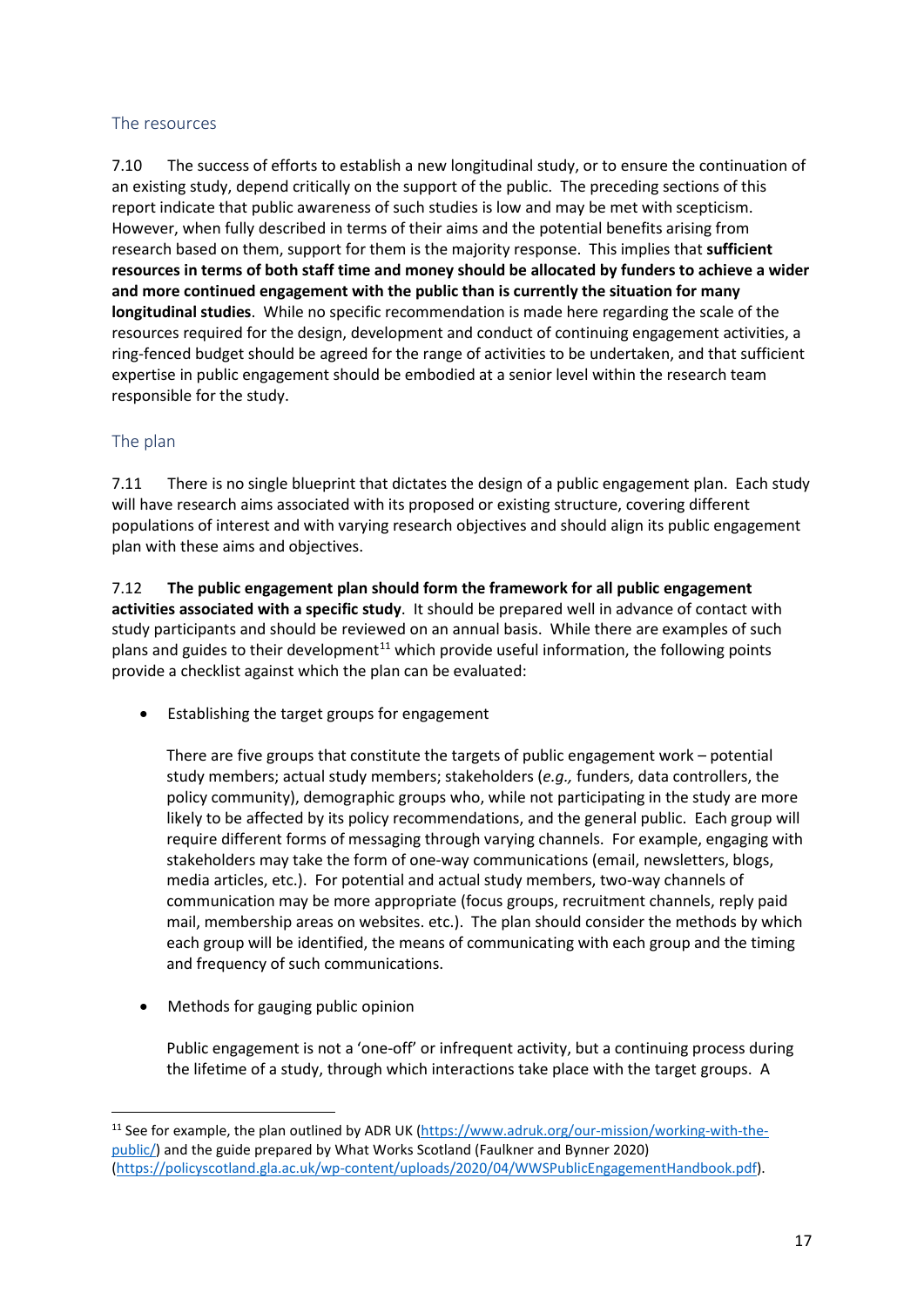variety of methods should be given consideration, ranging from media articles, focus groups, participant panels and social media channels. More frequent monitoring of attitudes and opinions within target groups will enable the leadership team for the study to take appropriate actions to address any concerns that may arise through the lifetime of the study.

• Feeding back information

As a study develops, an important aspect of public engagement work is to feedback information on progress, whether this is on recruitment, findings from previous public engagement work, research plans and research findings based on then longitudinal study. This information should be tailored for different audiences, including participants in the study, stakeholders, data controllers associated with the study and the research community.

• Promoting the study

Sufficient resources should be retained to link with media outlets that can help to promote a study. Organisations that may assist with promotion include the [Science Media Centre,](https://www.sciencemediacentre.org/) [Science Daily](https://www.sciencedaily.com/) and the science editors of the major newspapers and science magazines.

• Providing assurance

The plan should pay particular attention to the need to provide assurance to potential and actual study participants and members of the public by describing the range of security measures employed to protect the privacy of individuals, clarify the voluntary nature of participation, and detailing the penalties to be applied if any breach of these protocols should occur.

• Sharing plans and experience

For the major longitudinal studies, sharing of information between studies about their public engagement activities, particularly with respect to their effectiveness, should be organised on at least an annual basis. This can assist with the identification of successful approaches and with possible efficiency gains from the coordination of activities between studies.

• Monitoring and evaluation of the impact of public engagement activities

An important aspect of all public engagement work will be to measure its impact. This may take the form of performance indicators, follow-up studies, *ad hoc* surveys *etc*. depending upon the nature of the engagement activities concerned. These can indicate the cost effectiveness of different approaches to engaging with the public. Sharing information between studies about the effectiveness of different public engagement activities should be encouraged. One possible mechanism to achieve this will be for all longitudinal studies to host an annual event at which they outline their activities, current or planned and describe the work they have been doing to measure the effectiveness of their public engagement.

Through consideration of the guidance shown above, each study should develop its specific engagement plan, a document to be updated on an annual basis as the study progresses and made publicly available on its website following approval (see below).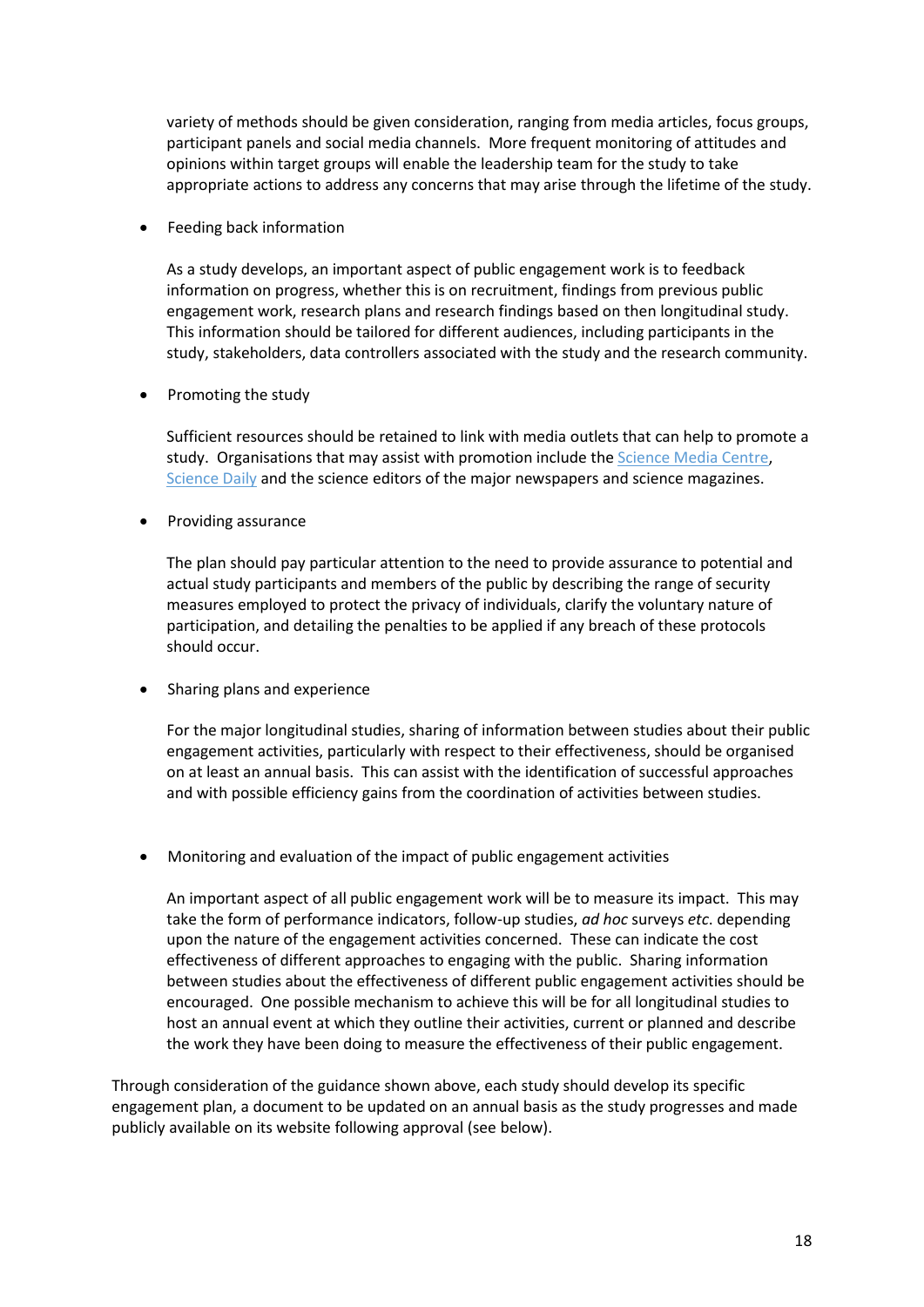#### <span id="page-18-0"></span>Oversight of the public engagement plan

7.13 **Given the importance of public engagement to the success of any major longitudinal study, oversight of the plan is an essential requirement**. Typically, this responsibility will lie within the terms of reference for a study steering group or senior management board. The funders may also have a specific interest in the nature of the engagement plan and associated evaluation work and could form useful partners in the oversight of plans.

7.14 The oversight of procedures for the maintenance and enforcement of data security requirements was highlighted in the dialogue workshops as an area of concern. Currently these are the responsibility of the research team, and there are examples of good practice in this respect by most of the major longitudinal studies. However, the issue is not about practice, but about the public perception of who has responsibility for ensuring that the data security arrangements are sufficient. At present this responsibility lies in part with individual data ethics committees within the higher educational establishment where the lead research team is located. Where access to administrative data forms part of a longitudinal study, the responsibility for data security rests also with the controller of these data. While the latter responsibility is well managed, with clear penalties for breaches of procedures, the extent to which institutional ethics committees impose standards for data security and penalties for procedural lapses was raised as an area of concern in the public dialogue workshops. **Within the public engagement plan for each longitudinal study there should be a section describing in a clear and accessible manner the data security measures in force for the different types of data to be collected, together with details about who will have access to sensitive information, how it will be shared in a secure manner and how the right to privacy for all who participate in a study will be maintained. It should stipulate how all data security measures will be enforced and provide for independent adjudication of breaches of these measures.** If studies can emphasise similarities between their data safeguarding methods and standards, this will assist with their public acceptability.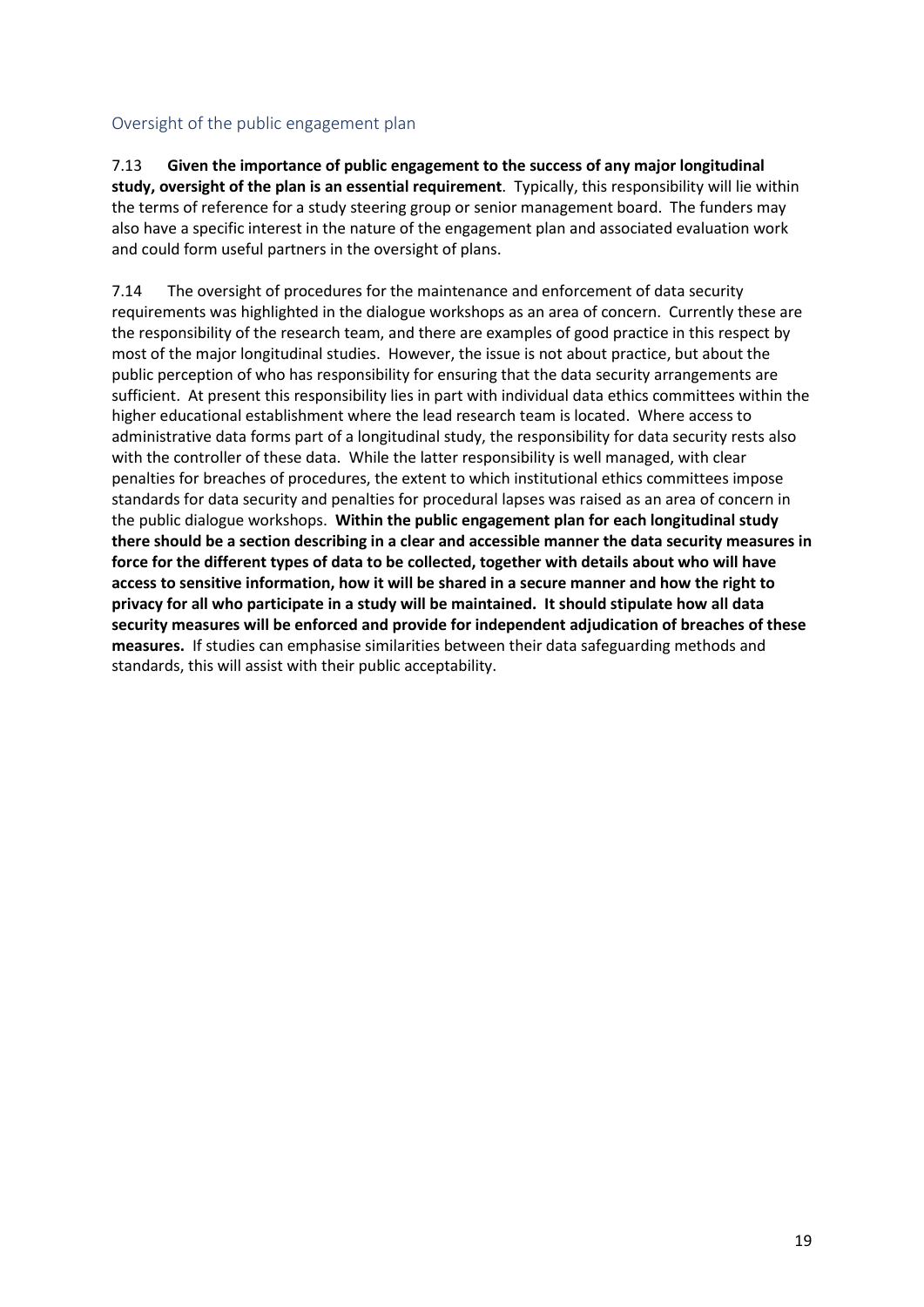#### <span id="page-19-0"></span>References

Cameron, D., S. Pope and M. Clemence (2014) 'Dialogue on data: exploring the public's views on changes to the census', Ipsos MORI Research Institute.

Coulter, A., A. Busby, R. Giles, L. Wiginton, E. King and L. Williams (2020a) 'What does the public think about the use of administrative data to make longitudinal research more inclusive?'Public dialogue report**,** June.

Coulter, A., A. Busby, R. Giles, L. Wiginton, E. King and L. Williams (2020b) 'What does the public think about the use of administrative data to make longitudinal research more inclusive?'Public dialogue report**,** Technical Appendix, May.

Davis-Kean, P., R. Chambers, L. Davidson, C. Kleinert, Q. Ren, S. Tang (2017) 'Longitudinal Studies Strategic Review', Report to the Economic and Social Research Council.

Dezateux, C. and P. Elias [eds.] (2016) 'Life Study Birth Component Pilot: Opt-in fieldwork'. Authored by Ipsos MORI. Life Study Working Papers, University College London.

Faulkner, W. and C. Bynner (2020) 'How to design and plan public engagement processes: a handbook'. What Works Scotland, Universities of Glasgow and Edinburgh.

Kispeter, E. (2019) 'Public support for accessing and linking data about people from various sources: Literature review', Warwick Institute for Employment Research, University of Warwick.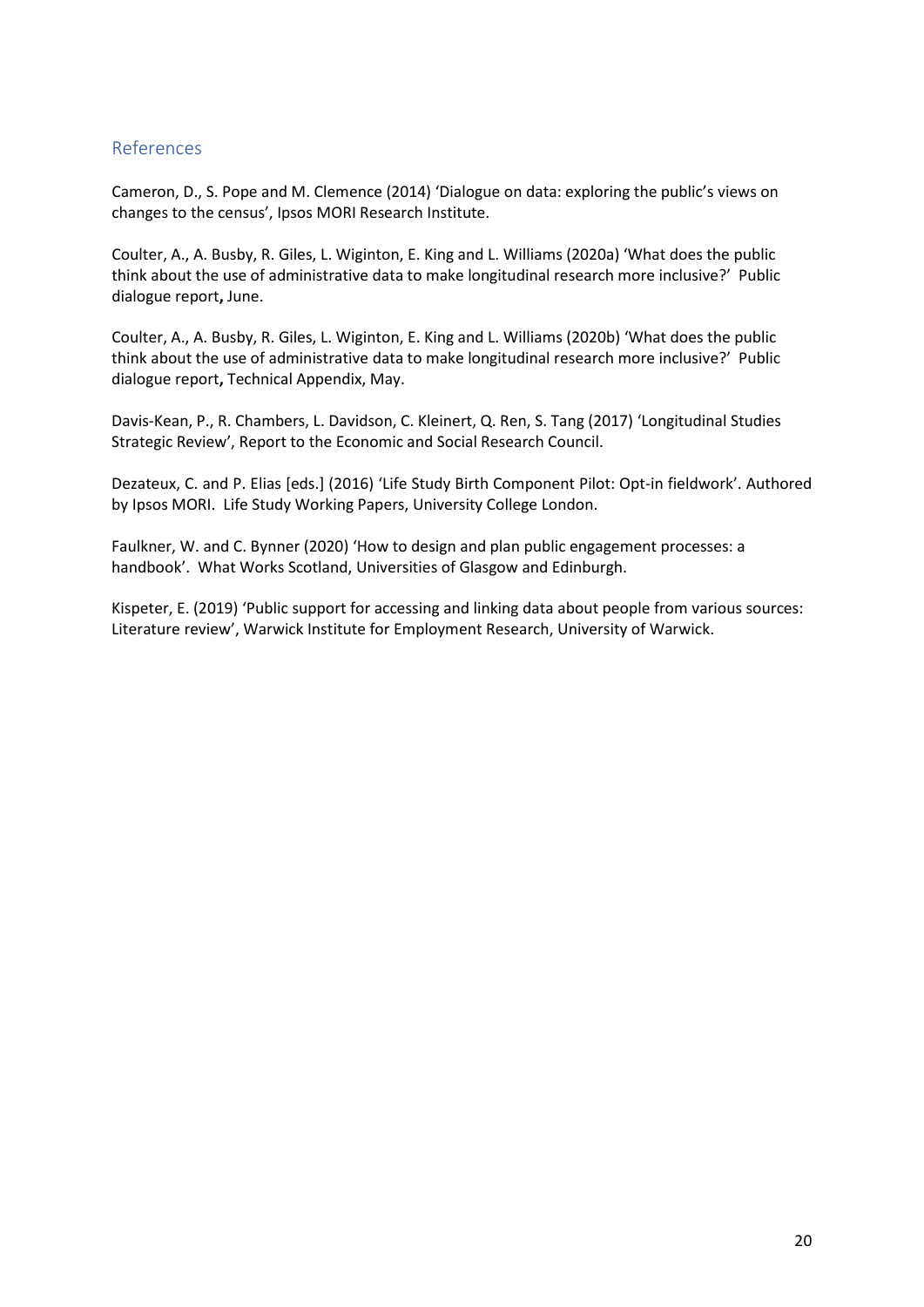#### <span id="page-20-0"></span>Appendix 1: Advisory Group membership

Andy Boyd – University of Bristol Peter Elias – University of Warwick Emma Gordon – UKRI ESRC Jane Hutton – University of Warwick Erika Kispeter – University of Warwick Clare Lyonette – University of Warwick Miranda Mourby – University of Oxford Madeleine Murtagh – University of Newcastle Rebecca Perring – UKRI ESRC Carol Porteous – University of Edinburgh Maria Sigala – UKRI ESRC Bridget Taylor – UKRI ESRC Clare Wilkinson – University of the West of England

Through its terms of reference, the Advisory Group was tasked as follows:

- **Providing advice** on the scope of the dialogue, including but not limited to design of the dialogue groups.
- **Supporting practical dialogue activities** where possible (helping recruit experts, being present for one of the dialogue group events, commenting on drafts of the discussion guide / questions, alerting the team to relevant related activities both within and outside the UK).
- **Receiving and commenting** on reports arising from the dialogue groups.
- **Representing and** where appropriate **ensuring engagement** by a wider group of stakeholders in the dialogue. This includes feeding in opinions and concerns from stakeholders and facilitating good / constructive stakeholder relations and involvement.
- Providing **independent oversight** of the process.
- Regularly **reviewing the existing and emerging risks** as the dialogue process moves forward and recommend mitigating actions where appropriate.
- **Facilitating embedding** of results in policy and institutions; providing a route for dissemination of outputs, thereby reassuring public participants that the results will be used.
- **Providing input** to the project team for an internal evaluation of the dialogue process.
- **Receiving and commenting** on the strategy for public engagement prepared by the project team.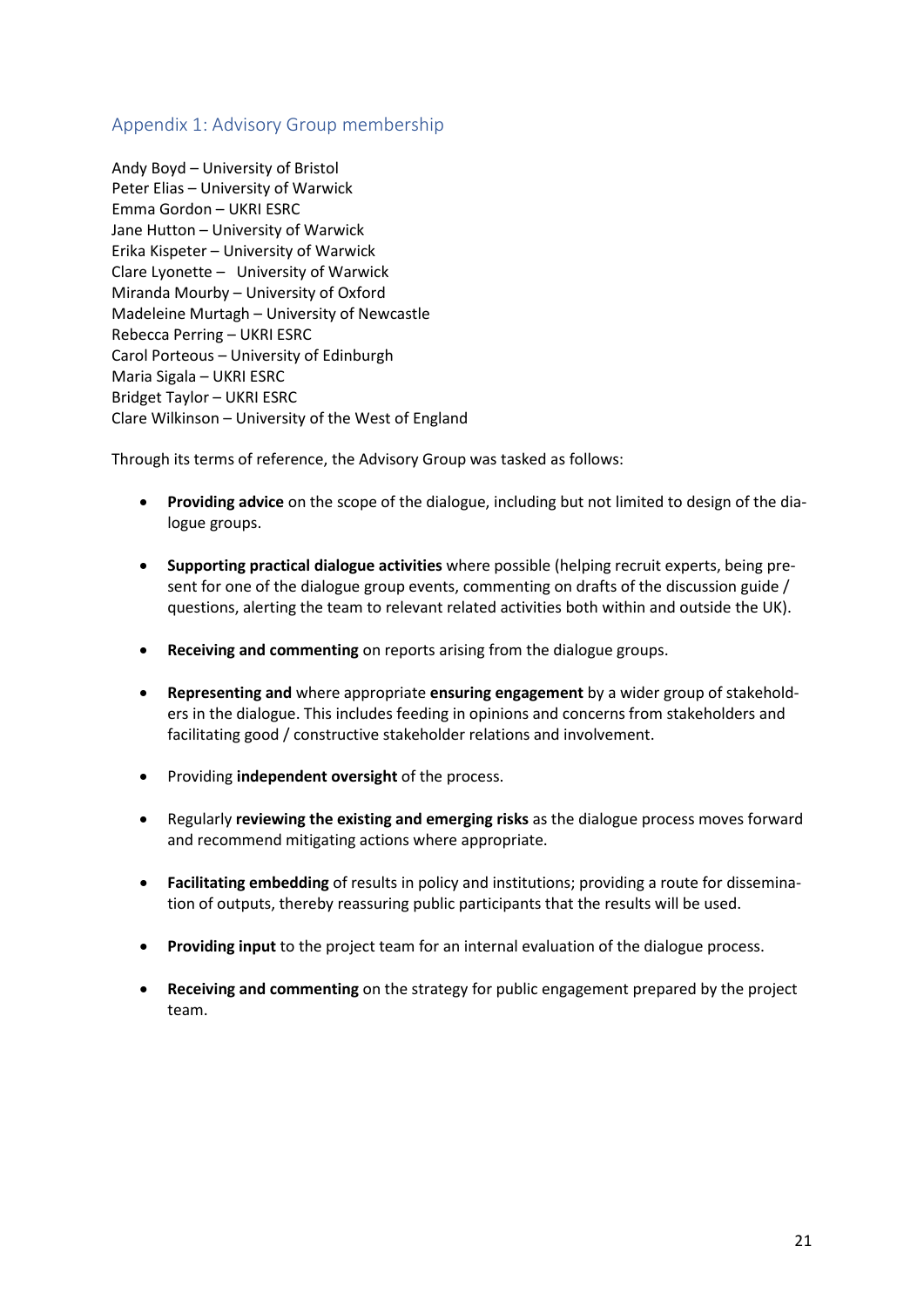<span id="page-21-0"></span>Appendix 2: Oversight Group membership

Natalie Banner - Wellcome Trust Andy Boyd - University of Bristol Simon Burall - Involve Amy Busby - Kantar Public Gary Coleman - NHS Digital Alice Coulter - Kantar Public Karen Danesi - National Cyber Security Centre Elaine Douglas - University of Stirling Anastasia Duncan - Kantar Public James Easy - UKRI ESRC Peter Elias - University of Warwick Rosie Giles - Kantar Public Sarah Henry - Office for National Statistics Paul Jackson - UKRI ESRC Kerina Jones - University of Swansea Erika Kispeter - University of Warwick Clare Lyonette - University of Warwick Madeleine Murtagh - University of Newcastle Matthew Neale - UKRI ESRC Ellinor Ottosson - Kantar Public Rebecca Perring - UKRI ESRC Bridget Taylor - UKRI ESRC Lauren Wiginton - Kantar Public Robert Wilson - UKRI ESRC

The Oversight Group had the following terms of reference:

- To participate in a maximum of three meetings (virtual or face-to-face) with Kantar Public and the IER team.
- Prior to these meetings, to receive information from Kantar Public and the IER team relating to plans for the dialogue workshops.
- To appraise these plans and to suggest potential improvements in the design and content of the workshops.